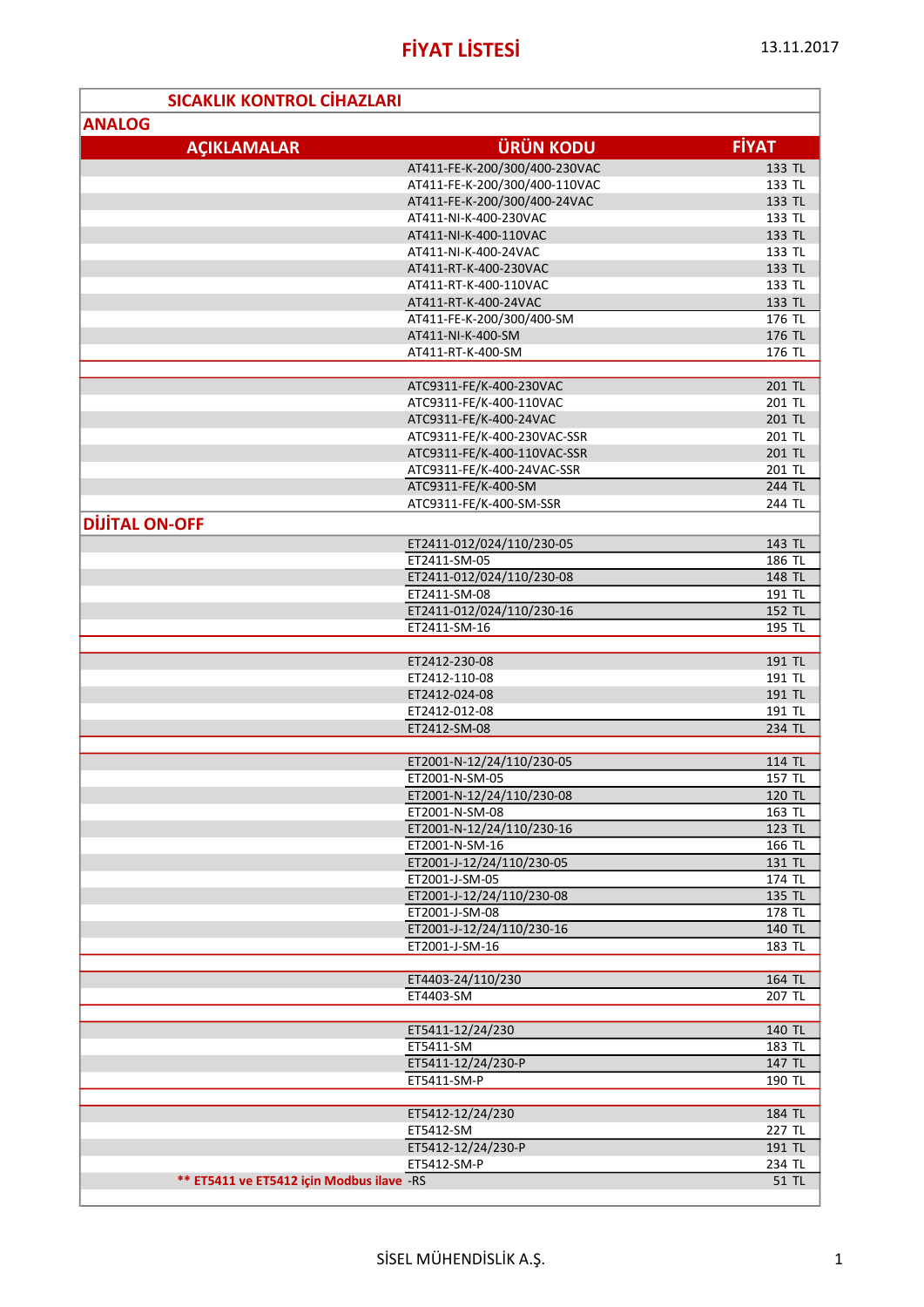|                    | <b>SICAKLIK KONTROL CİHAZLARI</b>       |                  |
|--------------------|-----------------------------------------|------------------|
| <b>DIJITAL PID</b> |                                         |                  |
| <b>AÇIKLAMALAR</b> | <b>ÜRÜN KODU</b>                        | <b>FİYAT</b>     |
|                    |                                         |                  |
|                    | ET2011-RT/T-230VAC                      | 217 TL<br>217 TL |
|                    | ET2011-RT/T-110VAC<br>ET2011-RT/T-24VAC | 217 TL           |
|                    | ET2011-RT/T-SM                          | 260 TL           |
|                    | ET2011-RT/T-230VAC-P                    | 224 TL           |
|                    | ET2011-RT/T-110VAC-P                    | 224 TL           |
|                    | ET2011-RT/T-24VAC-P                     | 224 TL           |
|                    | ET2011-RT/T-SM-P                        | 267 TL           |
|                    |                                         |                  |
|                    | ET4402-230                              | 164 TL           |
|                    | ET4402-110                              | 164 TL           |
|                    | ET4402-024                              | 164 TL           |
|                    | ET4402-SM                               | 207 TL           |
|                    |                                         |                  |
|                    | ET4420-230VAC                           | 267 TL           |
|                    | ET4420-110VAC                           | 267 TL           |
|                    | ET4420-24VAC                            | 267 TL           |
|                    | ET4420-SM                               | 310 TL           |
|                    | ET4420-230VAC-RS                        | 318 TL           |
|                    | ET4420-110VAC-RS                        | 318 TL           |
|                    | ET4420-24VAC-RS                         | 318 TL           |
|                    | ET4420-SM-RS                            | 361 TL           |
|                    |                                         |                  |
|                    | ET7420-230VAC                           | 327 TL           |
|                    | ET7420-110VAC                           | 327 TL           |
|                    | ET7420-24VAC                            | 327 TL           |
|                    | ET7420-SM                               | 370 TL           |
|                    | ET7420-230VAC-RS                        | 378 TL           |
|                    | ET7420-110VAC-RS                        | 378 TL           |
|                    | ET7420-24VAC-RS                         | 378 TL           |
|                    | ET7420-SM-RS                            | 421 TL           |
|                    |                                         |                  |
|                    | ET8420-230VAC                           | 361 TL           |
|                    | ET8420-110VAC<br>ET8420-24VAC           | 361 TL<br>361 TL |
|                    | ET8420-SM                               | 404 TL           |
|                    | ET8420-230VAC-RS                        | 412 TL           |
|                    | ET8420-110VAC-RS                        | 412 TL           |
|                    | ET8420-24VAC-RS                         | 412 TL           |
|                    | ET8420-SM-RS                            | 455 TL           |
|                    |                                         |                  |
|                    | ET9420-230VAC                           | 385 TL           |
|                    | ET9420-110VAC                           | 385 TL           |
|                    | ET9420-24VAC                            | 385 TL           |
|                    | ET9420-SM                               | 428 TL           |
|                    | ET9420-230VAC-RS                        | 436 TL           |
|                    | ET9420-110VAC-RS                        | 436 TL           |
|                    | ET9420-24VAC-RS                         | 436 TL           |
|                    | ET9420-SM-RS                            | 479 TL           |
|                    | <b>PROSES KONTROL CİHAZLARI</b>         |                  |
|                    |                                         |                  |
| <b>PROFIL</b>      |                                         |                  |
| * İleri Seviye     | YENİ ÜRÜN EPC9513                       | 920 TL           |
|                    | EPC4420-230VAC                          | 352 TL           |
|                    | EPC4420-110VAC                          | 352 TL           |
|                    | EPC4420-24VAC                           | 352 TL           |
|                    | EPC4420-SM                              | 395 TL           |
|                    | EPC4420-230VAC-RS                       | 403 TL           |
|                    | EPC4420-110VAC-RS                       | 403 TL           |
|                    | EPC4420-24VAC-RS<br>EPC4420-SM-RS       | 403 TL           |
|                    |                                         | 446 TL           |
|                    |                                         |                  |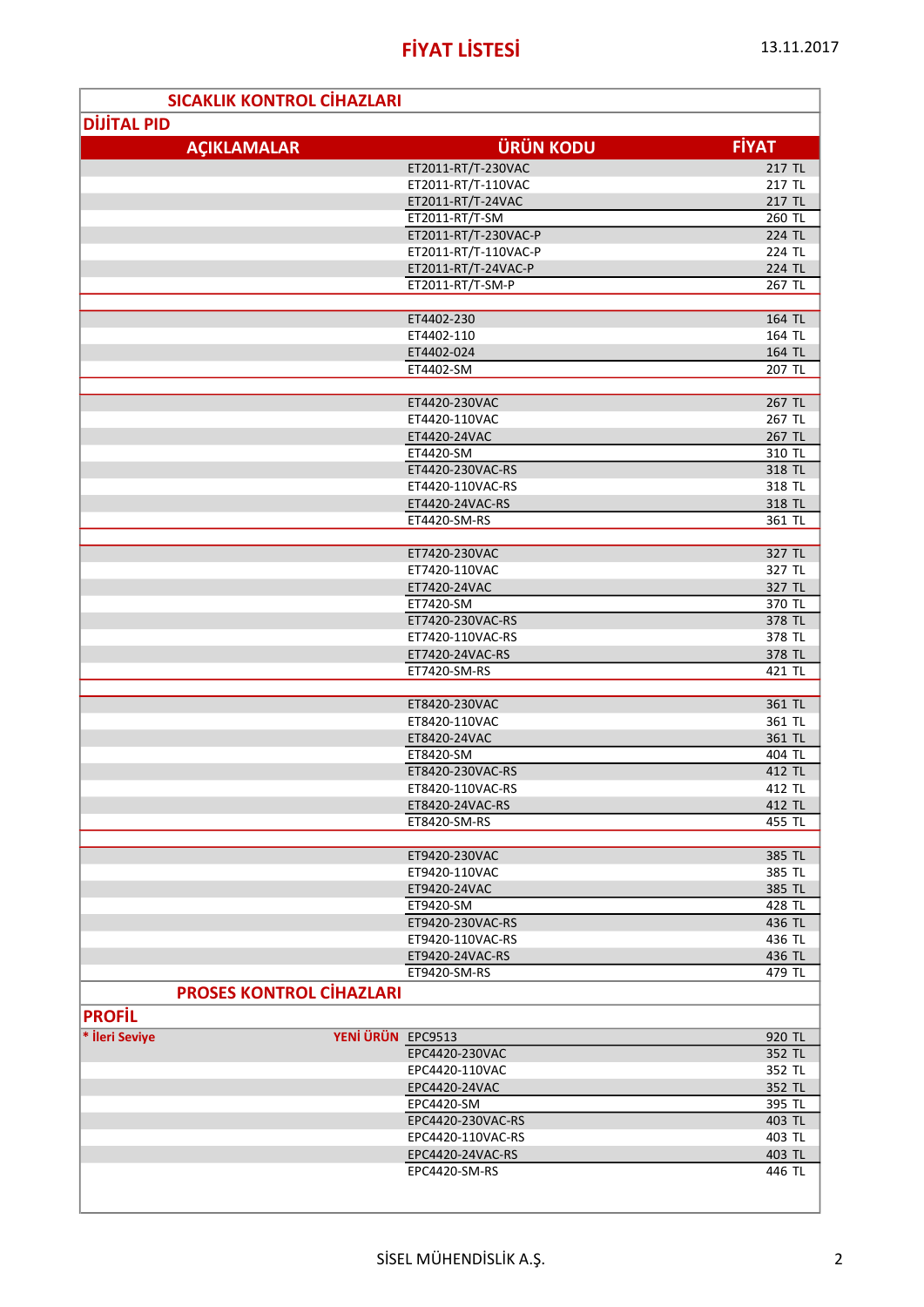ľ

Ė

| <b>PROSES KONTROL CIHAZLARI</b>                         |                                 |                  |  |  |
|---------------------------------------------------------|---------------------------------|------------------|--|--|
| <b>PROFIL</b>                                           |                                 |                  |  |  |
|                                                         |                                 |                  |  |  |
| <b>AÇIKLAMALAR</b>                                      | <b>ÜRÜN KODU</b>                | <b>FİYAT</b>     |  |  |
|                                                         | EPC7420-230VAC                  | 385 TL           |  |  |
|                                                         | EPC7420-110VAC                  | 385 TL           |  |  |
|                                                         | EPC7420-24VAC                   | 385 TL           |  |  |
|                                                         | EPC7420-SM<br>EPC7420-230VAC-RS | 428 TL<br>436 TL |  |  |
|                                                         | EPC7420-110VAC-RS               | 436 TL           |  |  |
|                                                         | EPC7420-24VAC-RS                | 436 TL           |  |  |
|                                                         | EPC7420-SM-RS                   | 479 TL           |  |  |
|                                                         |                                 |                  |  |  |
|                                                         | EPC8420-230VAC                  | 417 TL           |  |  |
|                                                         | EPC8420-110VAC                  | 417 TL           |  |  |
|                                                         | EPC8420-24VAC                   | 417 TL           |  |  |
|                                                         | EPC8420-SM                      | 460 TL           |  |  |
|                                                         | EPC8420-23OVAC-RS               | 468 TL           |  |  |
|                                                         | EPC8420-110VAC-RS               | 468 TL           |  |  |
|                                                         | EPC8420-24VAC-RS                | 468 TL           |  |  |
|                                                         | EPC8420-SM-RS                   | 511 TL           |  |  |
|                                                         |                                 |                  |  |  |
|                                                         | EPC9420-230VAC                  | 460 TL           |  |  |
|                                                         | EPC9420-110VAC                  | 460 TL           |  |  |
|                                                         | EPC9420-24VAC                   | 460 TL           |  |  |
|                                                         | EPC9420-SM                      | 503 TL           |  |  |
|                                                         | EPC9420-230VAC-RS               | 511 TL           |  |  |
|                                                         | EPC9420-110VAC-RS               | 511 TL           |  |  |
|                                                         | EPC9420-24VAC-RS                | 511 TL           |  |  |
|                                                         | EPC9420-SM-RS                   | 554 TL           |  |  |
| <b>UNIVERSAL</b>                                        |                                 |                  |  |  |
| * İleri Seviye, 2 Girişli                               | YENİ ÜRÜN EUC9526               | 978 TL           |  |  |
|                                                         | EU4420-230VAC                   | 368 TL           |  |  |
|                                                         | EU4420-SM                       | 368 TL           |  |  |
|                                                         | EU4420-230VAC-RS                | 419 TL           |  |  |
|                                                         | EU4420-SM-RS                    | 419 TL           |  |  |
|                                                         |                                 |                  |  |  |
|                                                         | EU7420-230VAC                   | 435 TL           |  |  |
|                                                         | EU7420-SM                       | 435 TL           |  |  |
|                                                         | EU7420-230VAC-RS                | 486 TL           |  |  |
|                                                         | EU7420-SM-RS                    | 486 TL           |  |  |
|                                                         | EU8420-230VAC                   | 477 TL           |  |  |
|                                                         | EU8420-SM                       | 477 TL           |  |  |
|                                                         | EU8420-230VAC-RS                | 528 TL           |  |  |
|                                                         | EU8420-SM-RS                    | 528 TL           |  |  |
|                                                         |                                 |                  |  |  |
|                                                         | EU9420-230VAC                   | 485 TL           |  |  |
|                                                         | EU9420-SM                       | 485 TL           |  |  |
|                                                         | EU9420-230VAC-RS                | 536 TL           |  |  |
|                                                         | EU9420-SM-RS                    | 536 TL           |  |  |
| <b>MODÜLER</b>                                          |                                 |                  |  |  |
|                                                         | ET1112                          | 301 TL           |  |  |
|                                                         | ET1122                          | 301 TL           |  |  |
| * 4 TC Girişli, Ekonomik, Kullanımı Basit               | YENİ ÜRÜN ET1124                | 414 TL           |  |  |
| * 4 PT-100 Girişli, Ekonomik, Kullanımı Basit YENİ ÜRÜN | ET1124-RT                       | 414 TL           |  |  |
|                                                         |                                 |                  |  |  |
| <b>MOTORLU VANA</b>                                     |                                 |                  |  |  |
|                                                         | ET4410-230VAC                   | 403 TL           |  |  |
|                                                         | ET4410-110VAC                   | 403 TL           |  |  |
|                                                         | ET4410-24VAC                    | 403 TL           |  |  |
|                                                         | ET4410-SM                       | 446 TL           |  |  |
|                                                         | ET4410-230VAC-RS                | 454 TL           |  |  |
|                                                         | ET4410-110VAC-RS                | 454 TL           |  |  |
|                                                         | ET4410-24VAC-RS                 | 454 TL           |  |  |
|                                                         | ET4410-SM-RS                    | 497 TL           |  |  |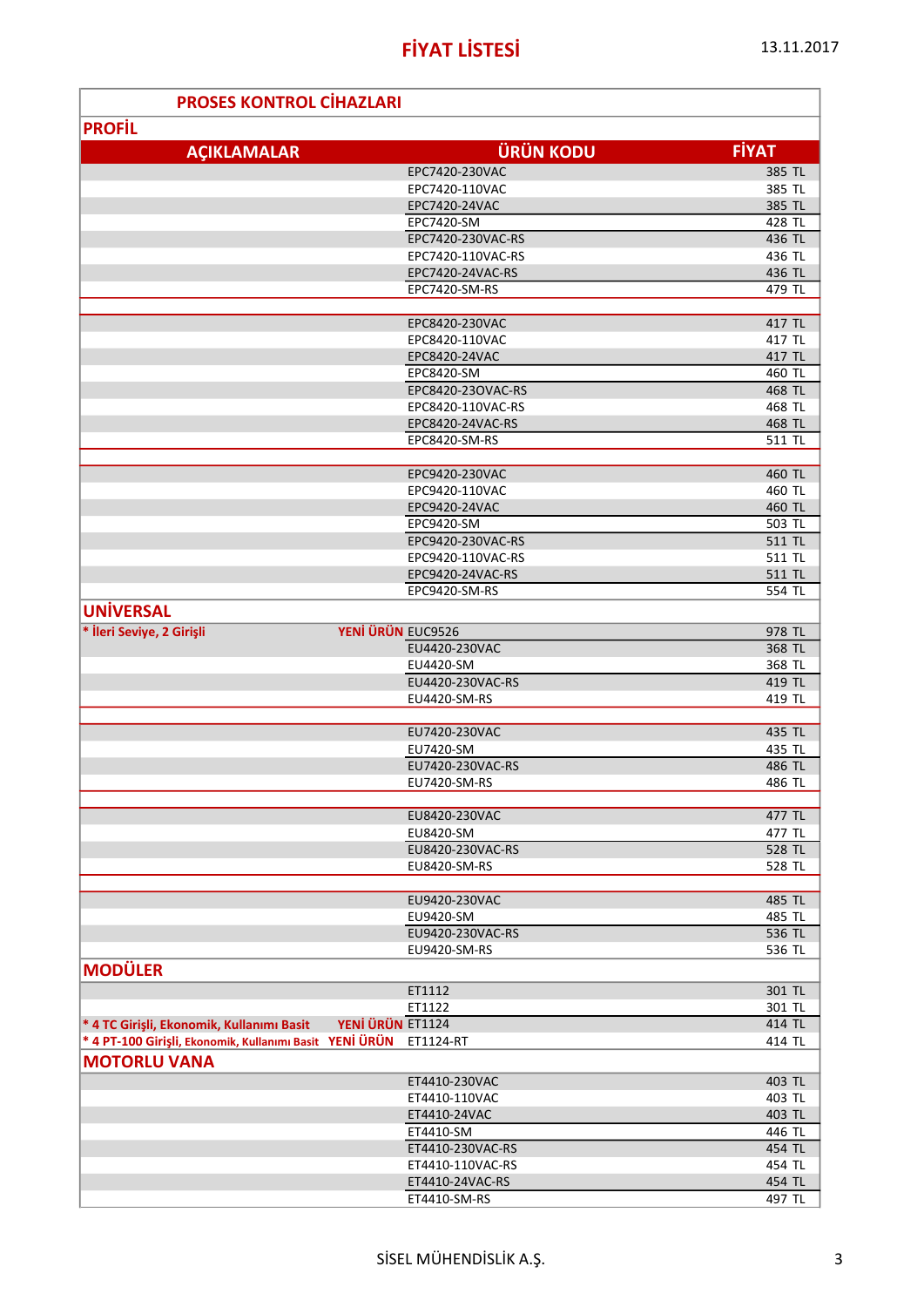| 13.11.2017 |
|------------|
|------------|

| <b>NEM VE SICAKLIK</b>                                        |                                        |                  |
|---------------------------------------------------------------|----------------------------------------|------------------|
| <b>SENSÖRLER</b>                                              |                                        |                  |
|                                                               |                                        |                  |
| <b>AÇIKLAMALAR</b>                                            | <b>ÜRÜN KODU</b>                       | <b>FİYAT</b>     |
|                                                               | <b>ESHT-102</b>                        | 311 TL           |
|                                                               |                                        |                  |
|                                                               | ESHT-102-W-50                          | 311 TL           |
|                                                               | ESHT-102-DC-150                        | 365 TL           |
|                                                               | ESHT-102-DC-250                        | 381 TL           |
|                                                               | ESHT-102-DC-350                        | 396 TL           |
|                                                               | ESHT-102-CB-150                        | 365 TL           |
|                                                               | ESHT-102-CB-250<br>ESHT-102-CB-350     | 396 TL           |
|                                                               |                                        | 412 TL           |
|                                                               | EHTS-W-UV-100                          | 384 TL           |
|                                                               | EHTS-W-UV-100-RS                       | 435 TL           |
|                                                               | EHTS-W-LV-100                          | 384 TL           |
|                                                               | EHTS-W-LV-100-RS                       | 435 TL           |
|                                                               | EHTS-CB-UV-150                         | 503 TL           |
|                                                               | EHTS-CB-UV-150-RS                      | 554 TL           |
|                                                               | EHTS-CB-LV-150                         | 503 TL           |
|                                                               | EHTS-CB-LV-150-RS                      | 554 TL           |
|                                                               | EHTS-CB-UV-250                         | 536 TL           |
|                                                               | EHTS-CB-UV-250-RS                      | 587 TL           |
|                                                               | EHTS-CB-LV-250                         | 536 TL           |
|                                                               | EHTS-CB-LV-250-RS                      | 587 TL           |
|                                                               | EHTS-CB-UV-350                         | 555 TL           |
|                                                               | EHTS-CB-UV-350-RS                      | 606 TL           |
|                                                               | EHTS-CB-LV-350                         | 555 TL           |
|                                                               | EHTS-CB-LV-350-RS                      | 606 TL           |
|                                                               | EHTS-DC-UV-150                         | 503 TL           |
|                                                               | EHTS-DC-UV-150-RS                      | 554 TL           |
|                                                               | EHTS-DC-LV-150                         | 503 TL           |
|                                                               | EHTS-DC-LV-150-RS                      | 554 TL           |
|                                                               | EHTS-DC-UV-250                         | 516 TL           |
|                                                               | EHTS-DC-UV-250-RS                      | 567 TL           |
|                                                               | EHTS-DC-LV-250<br>EHTS-DC-LV-250-RS    | 516 TL<br>567 TL |
|                                                               | EHTS-DC-UV-350                         | 529 TL           |
|                                                               | EHTS-DC-UV-350-RS                      | 580 TL           |
|                                                               | EHTS-DC-LV-350                         | 529 TL           |
|                                                               | EHTS-DC-LV-350-RS                      | 580 TL           |
| <b>KONTROL CİHAZLARI</b>                                      |                                        |                  |
|                                                               |                                        |                  |
|                                                               | EHTC7425A-AS-230VAC                    | 267 TL           |
|                                                               | EHTC7425A-AS-230-RS<br>EHTC7425A-AS-SM | 318 TL<br>310 TL |
|                                                               | EHTC7425A-AS-SM-RS                     | 361 TL           |
|                                                               | EHTC7425A-DS-230                       | 175 TL           |
|                                                               | EHTC7425A-DS-230-RS                    | 226 TL           |
|                                                               | EHTC7425A-DS-SM                        | 218 TL           |
|                                                               | EHTC7425A-DS-SM-RS                     | 269 TL           |
| * EHTC7425A-DS modeli ile birlikte satılan sensör EHTD-CB-100 |                                        | 151 TL           |
| <b>SENSÖRLÜ KONTROL CİHAZLARI</b>                             |                                        |                  |
|                                                               |                                        |                  |
|                                                               | EHTC-W-UV-100<br>EHTC-W-UV-100-2R      | 476 TL<br>503 TL |
|                                                               | EHTC-W-UV-100-RS                       | 527 TL           |
|                                                               | EHTC-W-LV-100                          | 476 TL           |
|                                                               | EHTC-W-LV-100-2R                       | 503 TL           |
|                                                               | EHTC-W-LV-100-RS                       | 527 TL           |
|                                                               | EHTC-W-UV-100-2R-RS                    | 554 TL           |
|                                                               | EHTC-W-LV-100-2R-RS                    | 554 TL           |
|                                                               | EHTC-CB-UV-150                         | 569 TL           |
|                                                               | EHTC-CB-UV-150-2R                      | 596 TL           |
|                                                               | EHTC-CB-UV-150-RS                      | 620 TL           |
|                                                               | EHTC-CB-LV-150                         | 569 TL           |
|                                                               | EHTC-CB-LV-150-2R                      | 596 TL           |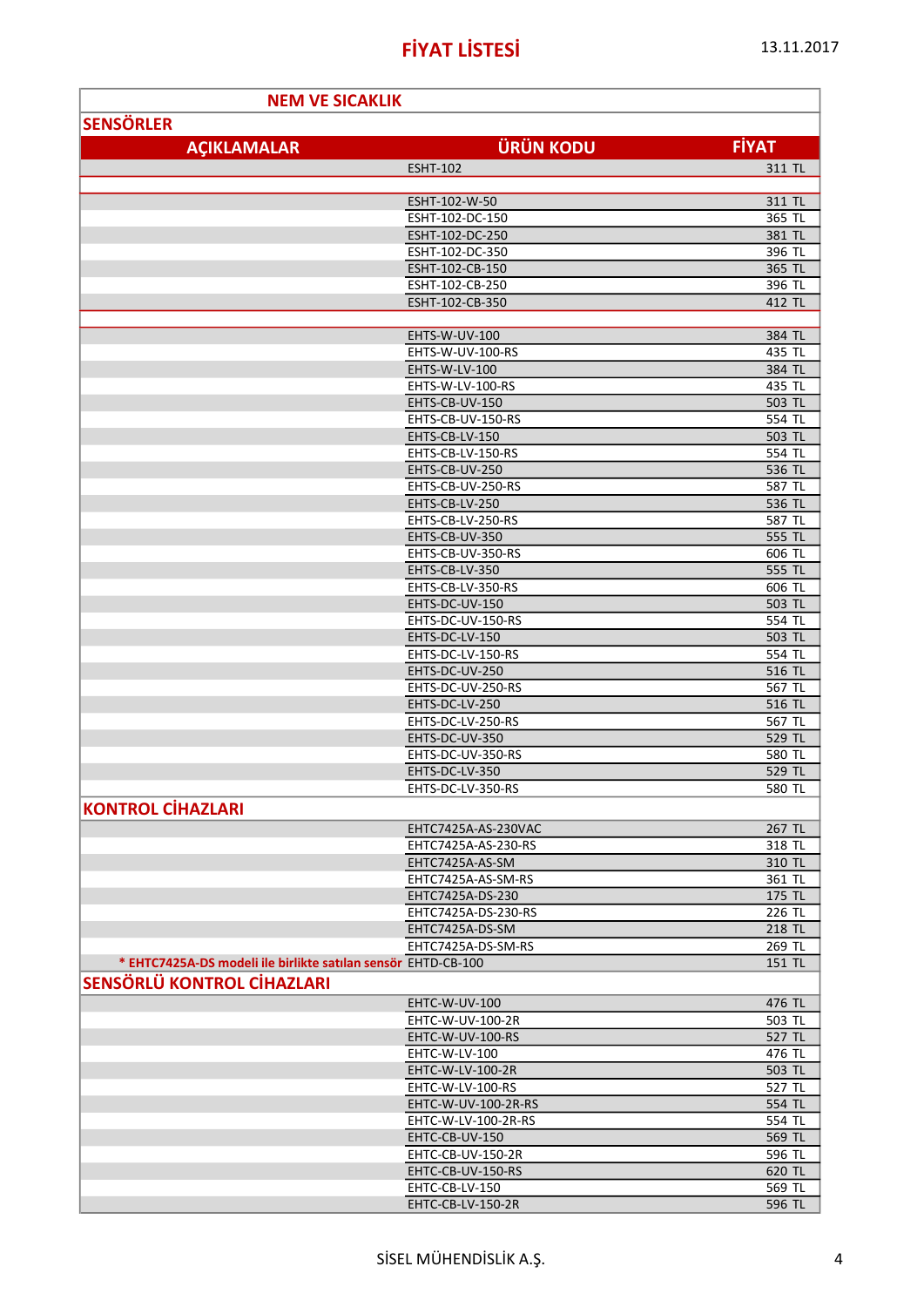| <b>SENSÖRLÜ KONTROL CİHAZLARI</b><br><b>FİYAT</b><br><b>ÜRÜN KODU</b><br><b>ACIKLAMALAR</b><br>EHTC-CB-LV-150-RS<br>620 TL<br>EHTC-CB-UV-150-2R-RS<br>647 TL<br>EHTC-CB-LV-150-2R-RS<br>647 TL<br>EHTC-CB-UV-250<br>601 TL<br>EHTC-CB-UV-250-2R<br>628 TL<br>EHTC-CB-UV-250-RS<br>652 TL<br>EHTC-CB-LV-250<br>601 TL<br>EHTC-CB-LV-250-2R<br>628 TL<br>EHTC-CB-LV-250-RS<br>652 TL<br>EHTC-CB-UV-250-2R-RS<br>679 TL<br>EHTC-CB-LV-250-2R-RS<br>679 TL<br>EHTC-CB-UV-350<br>622 TL<br>EHTC-CB-UV-350-2R<br>649 TL<br>EHTC-CB-UV-350-RS<br>673 TL<br>EHTC-CB-LV-350<br>622 TL<br>649 TL<br>EHTC-CB-LV-350-2R<br>673 TL<br>EHTC-CB-LV-350-RS<br>EHTC-CB-UV-350-2R-RS<br>700 TL<br>700 TL<br>EHTC-CB-LV-350-2R-RS<br>EHTC-DC-UV-150<br>569 TL<br>596 TL<br>EHTC-DC-UV-150-2R<br>EHTC-DC-UV-150-RS<br>620 TL<br>EHTC-DC-LV-150<br>569 TL<br>EHTC-DC-LV-150-2R<br>596 TL<br>EHTC-DC-LV-150-RS<br>620 TL<br>EHTC-DC-UV-150-2R-RS<br>647 TL<br>EHTC-DC-LV-150-2R-RS<br>647 TL<br>EHTC-DC-UV-250<br>582 TL<br>EHTC-DC-UV-250-2R<br>608 TL<br>EHTC-DC-UV-250-RS<br>633 TL<br>582 TL<br>EHTC-DC-LV-250<br>608 TL<br>EHTC-DC-LV-250-2R<br>EHTC-DC-LV-250-RS<br>633 TL<br>EHTC-DC-UV-250-2R-RS<br>659 TL<br>659 TL<br>EHTC-DC-LV-250-2R-RS<br>EHTC-DC-UV-350<br>596 TL<br>EHTC-DC-UV-350-2R<br>622 TL<br>EHTC-DC-UV-350-RS<br>647 TL<br>EHTC-DC-LV-350<br>596 TL<br>EHTC-DC-LV-350-2R<br>622 TL<br>EHTC-DC-LV-350-RS<br>647 TL<br>EHTC-DC-UV-350-2R-RS<br>673 TL<br>EHTC-DC-LV-350-2R-RS<br>673 TL<br><b>DEFROST KONTROL CİHAZLARI</b><br><b>DUVAR MONTAJLI</b><br><b>EDTW136</b><br>550 TL<br><b>RAY MONTAJLI</b><br>140 TL<br>EDT5411A-230-R<br>EDT5411A-24-R<br>140 TL<br>140 TL<br>EDT5411A-12-R<br>EDT5411A-SM-R<br>183 TL<br>EDT5411A-230-P<br>147 TL<br>EDT5411A-24-P<br>147 TL<br>147 TL<br>EDT5411A-12-P<br>EDT5411A-SM-P<br>190 TL<br>EDT5412A-230-R<br>184 TL<br>184 TL<br>EDT5412A-24-R<br>184 TL<br>EDT5412A-12-R<br>EDT5412A-SM<br>227 TL<br>EDT5412A-230-P<br>191 TL | <b>NEM VE SICAKLIK</b> |  |  |
|-------------------------------------------------------------------------------------------------------------------------------------------------------------------------------------------------------------------------------------------------------------------------------------------------------------------------------------------------------------------------------------------------------------------------------------------------------------------------------------------------------------------------------------------------------------------------------------------------------------------------------------------------------------------------------------------------------------------------------------------------------------------------------------------------------------------------------------------------------------------------------------------------------------------------------------------------------------------------------------------------------------------------------------------------------------------------------------------------------------------------------------------------------------------------------------------------------------------------------------------------------------------------------------------------------------------------------------------------------------------------------------------------------------------------------------------------------------------------------------------------------------------------------------------------------------------------------------------------------------------------------------------------------------------------------------------------------------------------------------------------------------------------------------------------------------------------------------------------------------------------------------------------------------------------------------------------------------------------|------------------------|--|--|
|                                                                                                                                                                                                                                                                                                                                                                                                                                                                                                                                                                                                                                                                                                                                                                                                                                                                                                                                                                                                                                                                                                                                                                                                                                                                                                                                                                                                                                                                                                                                                                                                                                                                                                                                                                                                                                                                                                                                                                         |                        |  |  |
|                                                                                                                                                                                                                                                                                                                                                                                                                                                                                                                                                                                                                                                                                                                                                                                                                                                                                                                                                                                                                                                                                                                                                                                                                                                                                                                                                                                                                                                                                                                                                                                                                                                                                                                                                                                                                                                                                                                                                                         |                        |  |  |
|                                                                                                                                                                                                                                                                                                                                                                                                                                                                                                                                                                                                                                                                                                                                                                                                                                                                                                                                                                                                                                                                                                                                                                                                                                                                                                                                                                                                                                                                                                                                                                                                                                                                                                                                                                                                                                                                                                                                                                         |                        |  |  |
|                                                                                                                                                                                                                                                                                                                                                                                                                                                                                                                                                                                                                                                                                                                                                                                                                                                                                                                                                                                                                                                                                                                                                                                                                                                                                                                                                                                                                                                                                                                                                                                                                                                                                                                                                                                                                                                                                                                                                                         |                        |  |  |
|                                                                                                                                                                                                                                                                                                                                                                                                                                                                                                                                                                                                                                                                                                                                                                                                                                                                                                                                                                                                                                                                                                                                                                                                                                                                                                                                                                                                                                                                                                                                                                                                                                                                                                                                                                                                                                                                                                                                                                         |                        |  |  |
|                                                                                                                                                                                                                                                                                                                                                                                                                                                                                                                                                                                                                                                                                                                                                                                                                                                                                                                                                                                                                                                                                                                                                                                                                                                                                                                                                                                                                                                                                                                                                                                                                                                                                                                                                                                                                                                                                                                                                                         |                        |  |  |
|                                                                                                                                                                                                                                                                                                                                                                                                                                                                                                                                                                                                                                                                                                                                                                                                                                                                                                                                                                                                                                                                                                                                                                                                                                                                                                                                                                                                                                                                                                                                                                                                                                                                                                                                                                                                                                                                                                                                                                         |                        |  |  |
|                                                                                                                                                                                                                                                                                                                                                                                                                                                                                                                                                                                                                                                                                                                                                                                                                                                                                                                                                                                                                                                                                                                                                                                                                                                                                                                                                                                                                                                                                                                                                                                                                                                                                                                                                                                                                                                                                                                                                                         |                        |  |  |
|                                                                                                                                                                                                                                                                                                                                                                                                                                                                                                                                                                                                                                                                                                                                                                                                                                                                                                                                                                                                                                                                                                                                                                                                                                                                                                                                                                                                                                                                                                                                                                                                                                                                                                                                                                                                                                                                                                                                                                         |                        |  |  |
|                                                                                                                                                                                                                                                                                                                                                                                                                                                                                                                                                                                                                                                                                                                                                                                                                                                                                                                                                                                                                                                                                                                                                                                                                                                                                                                                                                                                                                                                                                                                                                                                                                                                                                                                                                                                                                                                                                                                                                         |                        |  |  |
|                                                                                                                                                                                                                                                                                                                                                                                                                                                                                                                                                                                                                                                                                                                                                                                                                                                                                                                                                                                                                                                                                                                                                                                                                                                                                                                                                                                                                                                                                                                                                                                                                                                                                                                                                                                                                                                                                                                                                                         |                        |  |  |
|                                                                                                                                                                                                                                                                                                                                                                                                                                                                                                                                                                                                                                                                                                                                                                                                                                                                                                                                                                                                                                                                                                                                                                                                                                                                                                                                                                                                                                                                                                                                                                                                                                                                                                                                                                                                                                                                                                                                                                         |                        |  |  |
|                                                                                                                                                                                                                                                                                                                                                                                                                                                                                                                                                                                                                                                                                                                                                                                                                                                                                                                                                                                                                                                                                                                                                                                                                                                                                                                                                                                                                                                                                                                                                                                                                                                                                                                                                                                                                                                                                                                                                                         |                        |  |  |
|                                                                                                                                                                                                                                                                                                                                                                                                                                                                                                                                                                                                                                                                                                                                                                                                                                                                                                                                                                                                                                                                                                                                                                                                                                                                                                                                                                                                                                                                                                                                                                                                                                                                                                                                                                                                                                                                                                                                                                         |                        |  |  |
|                                                                                                                                                                                                                                                                                                                                                                                                                                                                                                                                                                                                                                                                                                                                                                                                                                                                                                                                                                                                                                                                                                                                                                                                                                                                                                                                                                                                                                                                                                                                                                                                                                                                                                                                                                                                                                                                                                                                                                         |                        |  |  |
|                                                                                                                                                                                                                                                                                                                                                                                                                                                                                                                                                                                                                                                                                                                                                                                                                                                                                                                                                                                                                                                                                                                                                                                                                                                                                                                                                                                                                                                                                                                                                                                                                                                                                                                                                                                                                                                                                                                                                                         |                        |  |  |
|                                                                                                                                                                                                                                                                                                                                                                                                                                                                                                                                                                                                                                                                                                                                                                                                                                                                                                                                                                                                                                                                                                                                                                                                                                                                                                                                                                                                                                                                                                                                                                                                                                                                                                                                                                                                                                                                                                                                                                         |                        |  |  |
|                                                                                                                                                                                                                                                                                                                                                                                                                                                                                                                                                                                                                                                                                                                                                                                                                                                                                                                                                                                                                                                                                                                                                                                                                                                                                                                                                                                                                                                                                                                                                                                                                                                                                                                                                                                                                                                                                                                                                                         |                        |  |  |
|                                                                                                                                                                                                                                                                                                                                                                                                                                                                                                                                                                                                                                                                                                                                                                                                                                                                                                                                                                                                                                                                                                                                                                                                                                                                                                                                                                                                                                                                                                                                                                                                                                                                                                                                                                                                                                                                                                                                                                         |                        |  |  |
|                                                                                                                                                                                                                                                                                                                                                                                                                                                                                                                                                                                                                                                                                                                                                                                                                                                                                                                                                                                                                                                                                                                                                                                                                                                                                                                                                                                                                                                                                                                                                                                                                                                                                                                                                                                                                                                                                                                                                                         |                        |  |  |
|                                                                                                                                                                                                                                                                                                                                                                                                                                                                                                                                                                                                                                                                                                                                                                                                                                                                                                                                                                                                                                                                                                                                                                                                                                                                                                                                                                                                                                                                                                                                                                                                                                                                                                                                                                                                                                                                                                                                                                         |                        |  |  |
|                                                                                                                                                                                                                                                                                                                                                                                                                                                                                                                                                                                                                                                                                                                                                                                                                                                                                                                                                                                                                                                                                                                                                                                                                                                                                                                                                                                                                                                                                                                                                                                                                                                                                                                                                                                                                                                                                                                                                                         |                        |  |  |
|                                                                                                                                                                                                                                                                                                                                                                                                                                                                                                                                                                                                                                                                                                                                                                                                                                                                                                                                                                                                                                                                                                                                                                                                                                                                                                                                                                                                                                                                                                                                                                                                                                                                                                                                                                                                                                                                                                                                                                         |                        |  |  |
|                                                                                                                                                                                                                                                                                                                                                                                                                                                                                                                                                                                                                                                                                                                                                                                                                                                                                                                                                                                                                                                                                                                                                                                                                                                                                                                                                                                                                                                                                                                                                                                                                                                                                                                                                                                                                                                                                                                                                                         |                        |  |  |
|                                                                                                                                                                                                                                                                                                                                                                                                                                                                                                                                                                                                                                                                                                                                                                                                                                                                                                                                                                                                                                                                                                                                                                                                                                                                                                                                                                                                                                                                                                                                                                                                                                                                                                                                                                                                                                                                                                                                                                         |                        |  |  |
|                                                                                                                                                                                                                                                                                                                                                                                                                                                                                                                                                                                                                                                                                                                                                                                                                                                                                                                                                                                                                                                                                                                                                                                                                                                                                                                                                                                                                                                                                                                                                                                                                                                                                                                                                                                                                                                                                                                                                                         |                        |  |  |
|                                                                                                                                                                                                                                                                                                                                                                                                                                                                                                                                                                                                                                                                                                                                                                                                                                                                                                                                                                                                                                                                                                                                                                                                                                                                                                                                                                                                                                                                                                                                                                                                                                                                                                                                                                                                                                                                                                                                                                         |                        |  |  |
|                                                                                                                                                                                                                                                                                                                                                                                                                                                                                                                                                                                                                                                                                                                                                                                                                                                                                                                                                                                                                                                                                                                                                                                                                                                                                                                                                                                                                                                                                                                                                                                                                                                                                                                                                                                                                                                                                                                                                                         |                        |  |  |
|                                                                                                                                                                                                                                                                                                                                                                                                                                                                                                                                                                                                                                                                                                                                                                                                                                                                                                                                                                                                                                                                                                                                                                                                                                                                                                                                                                                                                                                                                                                                                                                                                                                                                                                                                                                                                                                                                                                                                                         |                        |  |  |
|                                                                                                                                                                                                                                                                                                                                                                                                                                                                                                                                                                                                                                                                                                                                                                                                                                                                                                                                                                                                                                                                                                                                                                                                                                                                                                                                                                                                                                                                                                                                                                                                                                                                                                                                                                                                                                                                                                                                                                         |                        |  |  |
|                                                                                                                                                                                                                                                                                                                                                                                                                                                                                                                                                                                                                                                                                                                                                                                                                                                                                                                                                                                                                                                                                                                                                                                                                                                                                                                                                                                                                                                                                                                                                                                                                                                                                                                                                                                                                                                                                                                                                                         |                        |  |  |
|                                                                                                                                                                                                                                                                                                                                                                                                                                                                                                                                                                                                                                                                                                                                                                                                                                                                                                                                                                                                                                                                                                                                                                                                                                                                                                                                                                                                                                                                                                                                                                                                                                                                                                                                                                                                                                                                                                                                                                         |                        |  |  |
|                                                                                                                                                                                                                                                                                                                                                                                                                                                                                                                                                                                                                                                                                                                                                                                                                                                                                                                                                                                                                                                                                                                                                                                                                                                                                                                                                                                                                                                                                                                                                                                                                                                                                                                                                                                                                                                                                                                                                                         |                        |  |  |
|                                                                                                                                                                                                                                                                                                                                                                                                                                                                                                                                                                                                                                                                                                                                                                                                                                                                                                                                                                                                                                                                                                                                                                                                                                                                                                                                                                                                                                                                                                                                                                                                                                                                                                                                                                                                                                                                                                                                                                         |                        |  |  |
|                                                                                                                                                                                                                                                                                                                                                                                                                                                                                                                                                                                                                                                                                                                                                                                                                                                                                                                                                                                                                                                                                                                                                                                                                                                                                                                                                                                                                                                                                                                                                                                                                                                                                                                                                                                                                                                                                                                                                                         |                        |  |  |
|                                                                                                                                                                                                                                                                                                                                                                                                                                                                                                                                                                                                                                                                                                                                                                                                                                                                                                                                                                                                                                                                                                                                                                                                                                                                                                                                                                                                                                                                                                                                                                                                                                                                                                                                                                                                                                                                                                                                                                         |                        |  |  |
|                                                                                                                                                                                                                                                                                                                                                                                                                                                                                                                                                                                                                                                                                                                                                                                                                                                                                                                                                                                                                                                                                                                                                                                                                                                                                                                                                                                                                                                                                                                                                                                                                                                                                                                                                                                                                                                                                                                                                                         |                        |  |  |
|                                                                                                                                                                                                                                                                                                                                                                                                                                                                                                                                                                                                                                                                                                                                                                                                                                                                                                                                                                                                                                                                                                                                                                                                                                                                                                                                                                                                                                                                                                                                                                                                                                                                                                                                                                                                                                                                                                                                                                         |                        |  |  |
|                                                                                                                                                                                                                                                                                                                                                                                                                                                                                                                                                                                                                                                                                                                                                                                                                                                                                                                                                                                                                                                                                                                                                                                                                                                                                                                                                                                                                                                                                                                                                                                                                                                                                                                                                                                                                                                                                                                                                                         |                        |  |  |
|                                                                                                                                                                                                                                                                                                                                                                                                                                                                                                                                                                                                                                                                                                                                                                                                                                                                                                                                                                                                                                                                                                                                                                                                                                                                                                                                                                                                                                                                                                                                                                                                                                                                                                                                                                                                                                                                                                                                                                         |                        |  |  |
|                                                                                                                                                                                                                                                                                                                                                                                                                                                                                                                                                                                                                                                                                                                                                                                                                                                                                                                                                                                                                                                                                                                                                                                                                                                                                                                                                                                                                                                                                                                                                                                                                                                                                                                                                                                                                                                                                                                                                                         |                        |  |  |
|                                                                                                                                                                                                                                                                                                                                                                                                                                                                                                                                                                                                                                                                                                                                                                                                                                                                                                                                                                                                                                                                                                                                                                                                                                                                                                                                                                                                                                                                                                                                                                                                                                                                                                                                                                                                                                                                                                                                                                         |                        |  |  |
|                                                                                                                                                                                                                                                                                                                                                                                                                                                                                                                                                                                                                                                                                                                                                                                                                                                                                                                                                                                                                                                                                                                                                                                                                                                                                                                                                                                                                                                                                                                                                                                                                                                                                                                                                                                                                                                                                                                                                                         |                        |  |  |
|                                                                                                                                                                                                                                                                                                                                                                                                                                                                                                                                                                                                                                                                                                                                                                                                                                                                                                                                                                                                                                                                                                                                                                                                                                                                                                                                                                                                                                                                                                                                                                                                                                                                                                                                                                                                                                                                                                                                                                         |                        |  |  |
|                                                                                                                                                                                                                                                                                                                                                                                                                                                                                                                                                                                                                                                                                                                                                                                                                                                                                                                                                                                                                                                                                                                                                                                                                                                                                                                                                                                                                                                                                                                                                                                                                                                                                                                                                                                                                                                                                                                                                                         |                        |  |  |
|                                                                                                                                                                                                                                                                                                                                                                                                                                                                                                                                                                                                                                                                                                                                                                                                                                                                                                                                                                                                                                                                                                                                                                                                                                                                                                                                                                                                                                                                                                                                                                                                                                                                                                                                                                                                                                                                                                                                                                         |                        |  |  |
|                                                                                                                                                                                                                                                                                                                                                                                                                                                                                                                                                                                                                                                                                                                                                                                                                                                                                                                                                                                                                                                                                                                                                                                                                                                                                                                                                                                                                                                                                                                                                                                                                                                                                                                                                                                                                                                                                                                                                                         |                        |  |  |
|                                                                                                                                                                                                                                                                                                                                                                                                                                                                                                                                                                                                                                                                                                                                                                                                                                                                                                                                                                                                                                                                                                                                                                                                                                                                                                                                                                                                                                                                                                                                                                                                                                                                                                                                                                                                                                                                                                                                                                         |                        |  |  |
|                                                                                                                                                                                                                                                                                                                                                                                                                                                                                                                                                                                                                                                                                                                                                                                                                                                                                                                                                                                                                                                                                                                                                                                                                                                                                                                                                                                                                                                                                                                                                                                                                                                                                                                                                                                                                                                                                                                                                                         |                        |  |  |
|                                                                                                                                                                                                                                                                                                                                                                                                                                                                                                                                                                                                                                                                                                                                                                                                                                                                                                                                                                                                                                                                                                                                                                                                                                                                                                                                                                                                                                                                                                                                                                                                                                                                                                                                                                                                                                                                                                                                                                         |                        |  |  |
|                                                                                                                                                                                                                                                                                                                                                                                                                                                                                                                                                                                                                                                                                                                                                                                                                                                                                                                                                                                                                                                                                                                                                                                                                                                                                                                                                                                                                                                                                                                                                                                                                                                                                                                                                                                                                                                                                                                                                                         |                        |  |  |
|                                                                                                                                                                                                                                                                                                                                                                                                                                                                                                                                                                                                                                                                                                                                                                                                                                                                                                                                                                                                                                                                                                                                                                                                                                                                                                                                                                                                                                                                                                                                                                                                                                                                                                                                                                                                                                                                                                                                                                         |                        |  |  |
|                                                                                                                                                                                                                                                                                                                                                                                                                                                                                                                                                                                                                                                                                                                                                                                                                                                                                                                                                                                                                                                                                                                                                                                                                                                                                                                                                                                                                                                                                                                                                                                                                                                                                                                                                                                                                                                                                                                                                                         |                        |  |  |
|                                                                                                                                                                                                                                                                                                                                                                                                                                                                                                                                                                                                                                                                                                                                                                                                                                                                                                                                                                                                                                                                                                                                                                                                                                                                                                                                                                                                                                                                                                                                                                                                                                                                                                                                                                                                                                                                                                                                                                         |                        |  |  |
|                                                                                                                                                                                                                                                                                                                                                                                                                                                                                                                                                                                                                                                                                                                                                                                                                                                                                                                                                                                                                                                                                                                                                                                                                                                                                                                                                                                                                                                                                                                                                                                                                                                                                                                                                                                                                                                                                                                                                                         |                        |  |  |
|                                                                                                                                                                                                                                                                                                                                                                                                                                                                                                                                                                                                                                                                                                                                                                                                                                                                                                                                                                                                                                                                                                                                                                                                                                                                                                                                                                                                                                                                                                                                                                                                                                                                                                                                                                                                                                                                                                                                                                         |                        |  |  |
|                                                                                                                                                                                                                                                                                                                                                                                                                                                                                                                                                                                                                                                                                                                                                                                                                                                                                                                                                                                                                                                                                                                                                                                                                                                                                                                                                                                                                                                                                                                                                                                                                                                                                                                                                                                                                                                                                                                                                                         |                        |  |  |
|                                                                                                                                                                                                                                                                                                                                                                                                                                                                                                                                                                                                                                                                                                                                                                                                                                                                                                                                                                                                                                                                                                                                                                                                                                                                                                                                                                                                                                                                                                                                                                                                                                                                                                                                                                                                                                                                                                                                                                         |                        |  |  |
|                                                                                                                                                                                                                                                                                                                                                                                                                                                                                                                                                                                                                                                                                                                                                                                                                                                                                                                                                                                                                                                                                                                                                                                                                                                                                                                                                                                                                                                                                                                                                                                                                                                                                                                                                                                                                                                                                                                                                                         |                        |  |  |
|                                                                                                                                                                                                                                                                                                                                                                                                                                                                                                                                                                                                                                                                                                                                                                                                                                                                                                                                                                                                                                                                                                                                                                                                                                                                                                                                                                                                                                                                                                                                                                                                                                                                                                                                                                                                                                                                                                                                                                         |                        |  |  |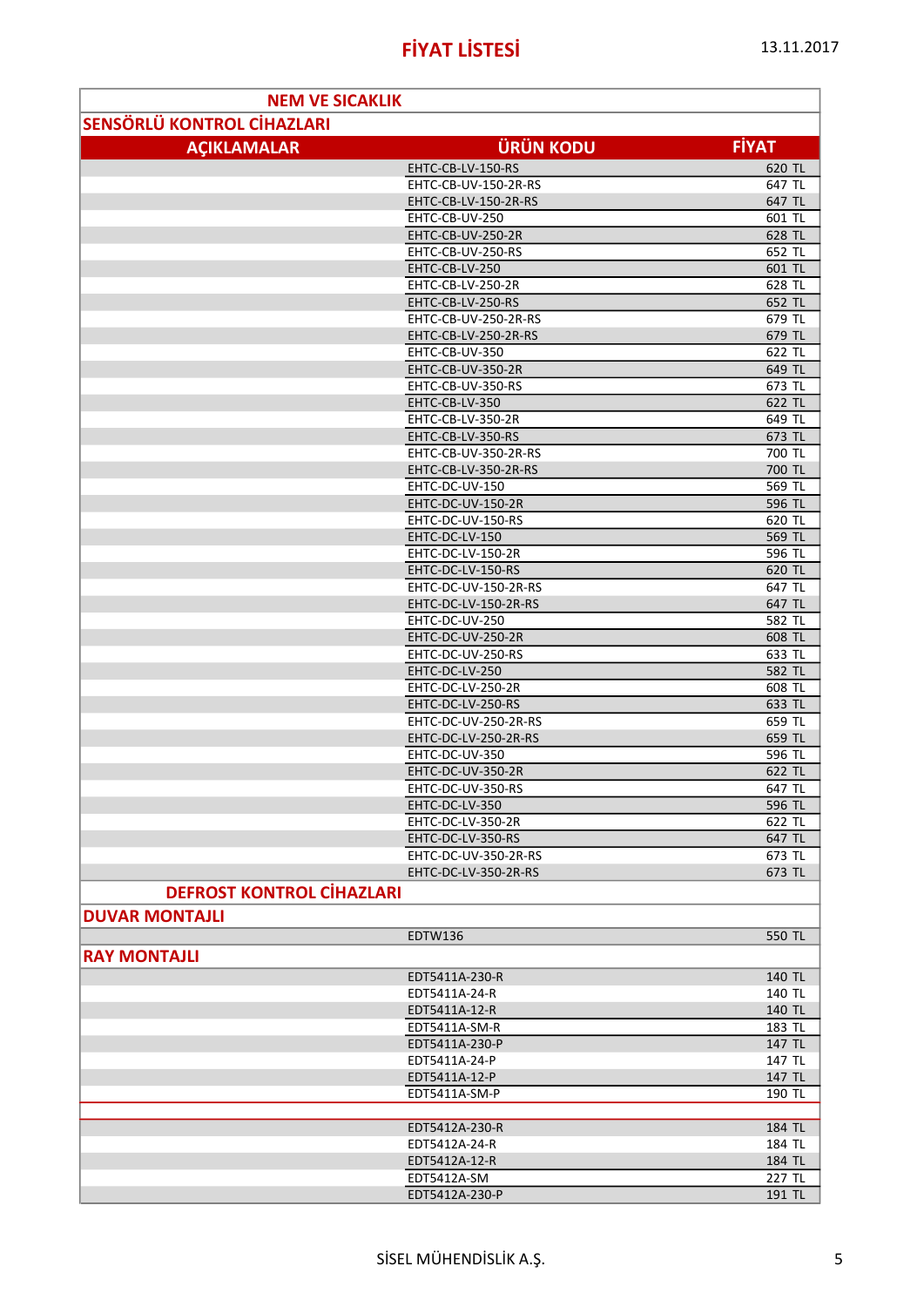ä

| <b>DEFROST KONTROL CIHAZLARI</b>                         |                                 |                  |
|----------------------------------------------------------|---------------------------------|------------------|
| <b>RAY MONTAJLI</b>                                      |                                 |                  |
|                                                          |                                 | <b>FİYAT</b>     |
| <b>AÇIKLAMALAR</b>                                       | <b>ÜRÜN KODU</b>                |                  |
|                                                          | EDT5412A-24-P                   | 191 TL           |
|                                                          | EDT5412A-12-P                   | 191 TL           |
|                                                          | EDT5412A-SM-P                   | 234 TL           |
| <b>PANO MONTAJLI</b>                                     |                                 |                  |
|                                                          | <b>YENİ ÜRÜN EDT3011-230-08</b> | 123 TL           |
|                                                          | EDT3011-24-08                   | 123 TL           |
|                                                          | EDT3011-12-08                   | 123 TL           |
|                                                          | EDT3011-SM-08                   | 166 TL           |
|                                                          | EDT3011-230-20                  | 130 TL           |
|                                                          | EDT3011-24-20                   | 130 TL           |
|                                                          | EDT3011-12-20                   | 130 TL           |
|                                                          | EDT3011-SM-20                   | 173 TL           |
| * Yalnız EDT3011 modeli için ENDAKEY-RF                  |                                 | 201 TL           |
|                                                          |                                 |                  |
|                                                          | EDT2411A-230-R                  | 123 TL           |
|                                                          | EDT2411A-24-R                   | 123 TL           |
|                                                          | EDT2411A-12-R                   | 123 TL           |
|                                                          | EDT2411A-SM-R                   | 166 TL           |
|                                                          | EDT2411A-230-P                  | 130 TL           |
|                                                          | EDT2411A-24-P                   | 130 TL           |
|                                                          | EDT2411A-12-P                   | 130 TL           |
|                                                          | EDT2411A-SM-P                   | 173 TL           |
|                                                          | EDT2412A-230-R                  | 160 TL           |
|                                                          | EDT2412A-24-R                   | 160 TL           |
|                                                          | EDT2412A-12-R                   | 160 TL           |
|                                                          | EDT2412A-SM-R                   | 203 TL           |
|                                                          | EDT2412A-230-P                  | 167 TL           |
|                                                          | EDT2412A-24-P                   | 167 TL           |
|                                                          | EDT2412A-12-P                   | 167 TL           |
|                                                          | EDT2412A-SM-P                   | 210 TL           |
|                                                          |                                 |                  |
|                                                          | EDT2423A-230-R                  | 182 TL           |
|                                                          | EDT2423A-24-R                   | 182 TL           |
|                                                          | EDT2423A-12-R                   | 182 TL           |
|                                                          | EDT2423A-SM-R                   | 225 TL           |
|                                                          |                                 |                  |
| * Haberleşmeli defrost kontrol cihazları için ilave - RS |                                 | 51 TL            |
|                                                          | <b>ENDAKEY</b>                  | 201 TL           |
|                                                          |                                 |                  |
|                                                          | YENİ ÜRÜN EDT2422A-230-P        | 183 TL           |
| <b>SAYICILAR VE TAKOMETRELER</b>                         |                                 |                  |
| <b>TAKOMETRE</b>                                         |                                 |                  |
|                                                          |                                 |                  |
|                                                          | ETS1410-230VAC                  | 301 TL           |
|                                                          | ETS1410-110VAC<br>ETS1410-24VAC | 301 TL           |
|                                                          | ETS1410-SM                      | 301 TL<br>344 TL |
|                                                          |                                 |                  |
| <b>SAYICI VE TAKOMETRE</b>                               |                                 |                  |
|                                                          | ECH4400-230VAC                  | 252 TL           |
|                                                          | ECH4400-24VAC                   | 252 TL           |
|                                                          | ECH4400-SM                      | 295 TL           |
|                                                          | ECH4400-230VAC-RS               | 303 TL           |
|                                                          | ECH4400-24VAC-RS                | 303 TL           |
|                                                          | ECH4400-SM-RS                   | 346 TL           |
|                                                          |                                 |                  |
|                                                          | ECH7700-230VAC                  | 377 TL           |
|                                                          | ECH7700-24VAC                   | 377 TL           |
|                                                          | ECH7700-SM                      | 420 TL           |
|                                                          | ECH7700-230VAC-RS               | 428 TL           |
|                                                          | ECH7700-24VAC-RS                | 428 TL           |
|                                                          | ECH7700-SM-RS                   | 471 TL           |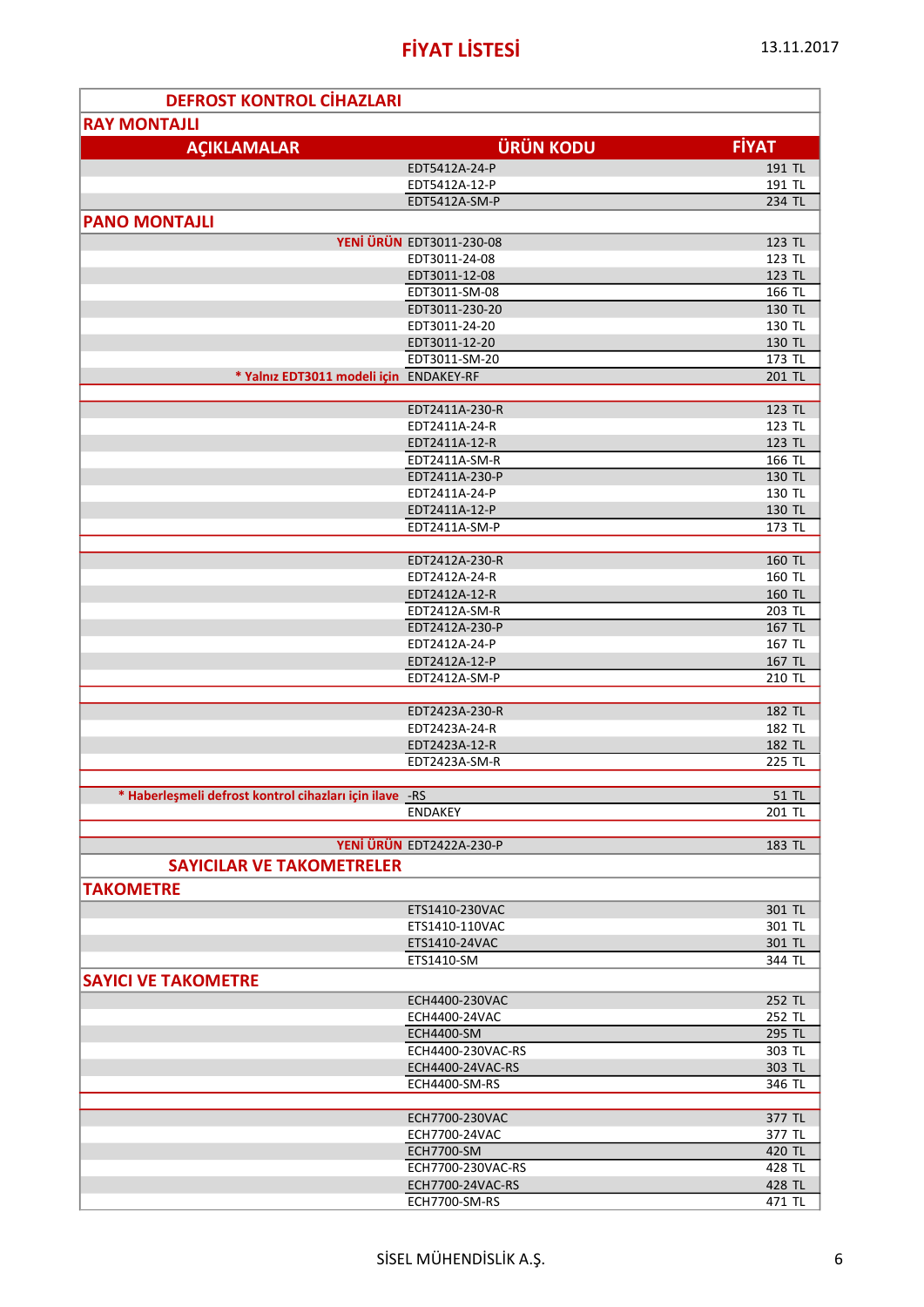| <b>ZAMAN RÖLELERİ</b> |                                  |                |
|-----------------------|----------------------------------|----------------|
| <b>ANALOG</b>         |                                  |                |
| <b>ACIKLAMALAR</b>    | <b>ÜRÜN KODU</b>                 | <b>FİYAT</b>   |
|                       |                                  |                |
|                       | ATP4-K07-UV-01                   | 72 TL<br>72 TL |
|                       | ATP4-K07-UV-03<br>ATP4-K07-UV-12 | 72 TL          |
|                       | ATP4-K07-UV-30                   | 72 TL          |
|                       | ATP4-K07-UV-60                   | 72 TL          |
|                       | ATP4-K07-LV-01                   | 72 TL          |
|                       | ATP4-K07-LV-03                   | 72 TL          |
|                       | ATP4-K07-LV-12                   | 72 TL          |
|                       | ATP4-K07-LV-30                   | 72 TL          |
|                       | ATP4-K07-LV-60                   | 72 TL          |
|                       | ATP4-S08-UV-01                   | 72 TL          |
|                       | ATP4-S08-UV-03                   | 72 TL          |
|                       | ATP4-S08-UV-12                   | 72 TL          |
|                       | ATP4-S08-UV-30                   | 72 TL          |
|                       | ATP4-S08-UV-60                   | 72 TL          |
|                       | ATP4-S08-LV-01                   | 72 TL          |
|                       | ATP4-S08-LV-03                   | 72 TL          |
|                       | ATP4-S08-LV-12                   | 72 TL          |
|                       | ATP4-S08-LV-30                   | 72 TL          |
|                       | ATP4-S08-LV-60                   | 72 TL          |
|                       | ATP4-K10-UV-01                   | 83 TL          |
|                       | ATP4-K10-UV-03<br>ATP4-K10-UV-12 | 83 TL          |
|                       | ATP4-K10-UV-30                   | 83 TL<br>83 TL |
|                       | ATP4-K10-UV-60                   | 83 TL          |
|                       | ATP4-K10-LV-01                   | 83 TL          |
|                       | ATP4-K10-LV-03                   | 83 TL          |
|                       | ATP4-K10-LV-12                   | 83 TL          |
|                       | ATP4-K10-LV-30                   | 83 TL          |
|                       | ATP4-K10-LV-60                   | 83 TL          |
|                       | ATP4-S11-UV-01                   | 83 TL          |
|                       | ATP4-S11-UV-03                   | 83 TL          |
|                       | ATP4-S11-UV-12                   | 83 TL          |
|                       | ATP4-S11-UV-30                   | 83 TL          |
|                       | ATP4-S11-UV-60                   | 83 TL          |
|                       | ATP4-S11-LV-01                   | 83 TL          |
|                       | ATP4-S11-LV-03                   | 83 TL          |
|                       | ATP4-S11-LV-12                   | 83 TL          |
|                       | ATP4-S11-LV-30                   | 83 TL          |
|                       | ATP4-S11-LV-60                   | 83 TL          |
|                       | ATSP4-K05-UV-01                  | 60 TL          |
|                       | ATSP4-K05-UV-03                  | 60 TL          |
|                       | ATSP4-K05-UV-12                  | 60 TL          |
|                       | ATSP4-K05-UV-30                  | 60 TL          |
|                       | ATSP4-K05-UV-60                  | 60 TL          |
|                       | ATSP4-K05-LV-01                  | 60 TL          |
|                       | ATSP4-K05-LV-03                  | 60 TL          |
|                       | ATSP4-K05-LV-12                  | 60 TL          |
|                       | ATSP4-K05-LV-30                  | 60 TL          |
|                       | ATSP4-K05-LV-60                  | 60 TL          |
|                       | ATSP4-S08-UV-01                  | 60 TL          |
|                       | ATSP4-S08-UV-03                  | 60 TL          |
|                       | ATSP4-S08-UV-12                  | 60 TL          |
|                       | ATSP4-S08-UV-30                  | 60 TL          |
|                       | ATSP4-S08-UV-60                  | 60 TL          |
|                       | ATSP4-S08-LV-01                  | 60 TL          |
|                       | ATSP4-S08-LV-03                  | 60 TL          |
|                       | ATSP4-S08-LV-12                  | 60 TL          |
|                       | ATSP4-S08-LV-30                  | 60 TL          |
|                       | ATSP4-S08-LV-60                  | 60 TL          |
|                       |                                  |                |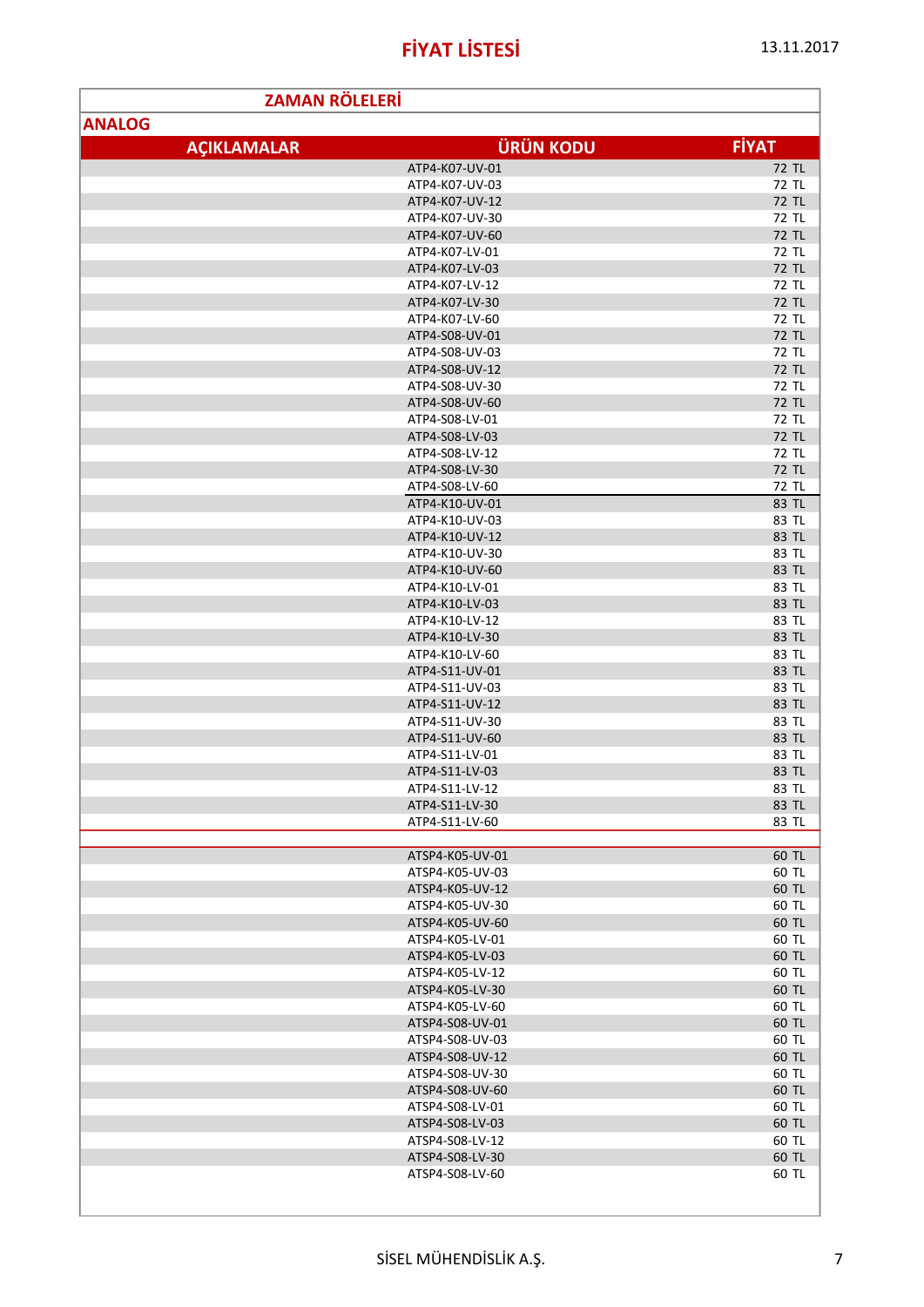| <b>ZAMAN RÖLELERİ</b>            |                               |                  |
|----------------------------------|-------------------------------|------------------|
| <b>ANALOG</b>                    |                               |                  |
| <b>AÇIKLAMALAR</b>               | <b>ÜRÜN KODU</b>              | <b>FİYAT</b>     |
|                                  | ATM9321-230VAC                | 201 TL           |
|                                  | ATM9321-110VAC                | 201 TL           |
|                                  | ATM9321-24VAC                 | 201 TL           |
|                                  | ATM9321-SM                    | 244 TL           |
|                                  | ATM9321-230VAC-SSR            | 201 TL           |
|                                  | ATM9321-110VAC-SSR            | 201 TL           |
|                                  | ATM9321-24VAC-SSR             | 201 TL           |
|                                  | ATM9321-SM-SSR                | 244 TL           |
| <b>ANALOG RAY MONTAJLI</b>       |                               |                  |
|                                  | ATF02-1R-UV                   | 68 TL            |
|                                  | ATF02-2R-UV                   | 77 TL            |
|                                  | ATF02-1R-LV                   | 68 TL            |
|                                  | ATF02-2R-LV                   | 77 TL            |
|                                  | ATRL02-UV                     | 85 TL            |
|                                  | ATRL02-LV                     | 85 TL            |
|                                  | ATP02-1R-UV                   | 60 TL            |
|                                  | ATP02-2R-UV                   | 68 TL            |
|                                  | ATP02-1R-LV                   | 60 TL            |
|                                  | ATP02-2R-LV                   | 68 TL            |
|                                  | ATSD02-UV                     | 68 TL            |
|                                  | ATSD02-LV                     | 68 TL            |
| <b>DİJİTAL</b>                   |                               |                  |
|                                  | ETM2432-230VAC                | 217 TL           |
|                                  | ETM2432-24                    | 217 TL           |
|                                  | ETM2432-12                    | 217 TL           |
|                                  | ETM2432-SM                    | 260 TL           |
|                                  | EM4401-230                    | 267 TL           |
|                                  | EM4401-024                    | 267 TL           |
|                                  | EM4401-SM                     | 310 TL           |
|                                  | EM4401-230-RS                 | 318 TL           |
|                                  | EM4401-110-RS                 | 318 TL           |
|                                  | EM4401-024-RS                 | 318 TL           |
|                                  | EM4401-SM-RS                  | 361 TL           |
|                                  |                               |                  |
|                                  | ETM742-230VAC                 | 335 TL           |
|                                  | ETM742-110VAC                 | 335 TL           |
|                                  | ETM742-24VAC                  | 335 TL           |
|                                  | ETM742-SM                     | 378 TL           |
|                                  |                               |                  |
|                                  | PTM232-230VAC                 | 217 TL           |
|                                  | PTM232-110VAC<br>PTM232-24VAC | 217 TL<br>217 TL |
|                                  | PTM232-SM                     | 260 TL           |
| <b>DIJITAL POTANSIYOMETRELER</b> |                               |                  |
|                                  | EDP2041-230VAC                |                  |
|                                  | EDP2041-110VAC                | 201 TL<br>201 TL |
|                                  | EDP2041-24VAC                 | 201 TL           |
|                                  | EDP2041-SM                    | 244 TL           |
|                                  | EDP2041-230VAC-RS             | 252 TL           |
|                                  | EDP2041-110VAC-RS             | 252 TL           |
|                                  | EDP2041-24VAC-RS              | 252 TL           |
|                                  | EDP2041-SM-RS                 | $295$ TL         |
|                                  |                               |                  |
|                                  |                               |                  |
|                                  |                               |                  |
|                                  |                               |                  |
|                                  |                               |                  |
|                                  |                               |                  |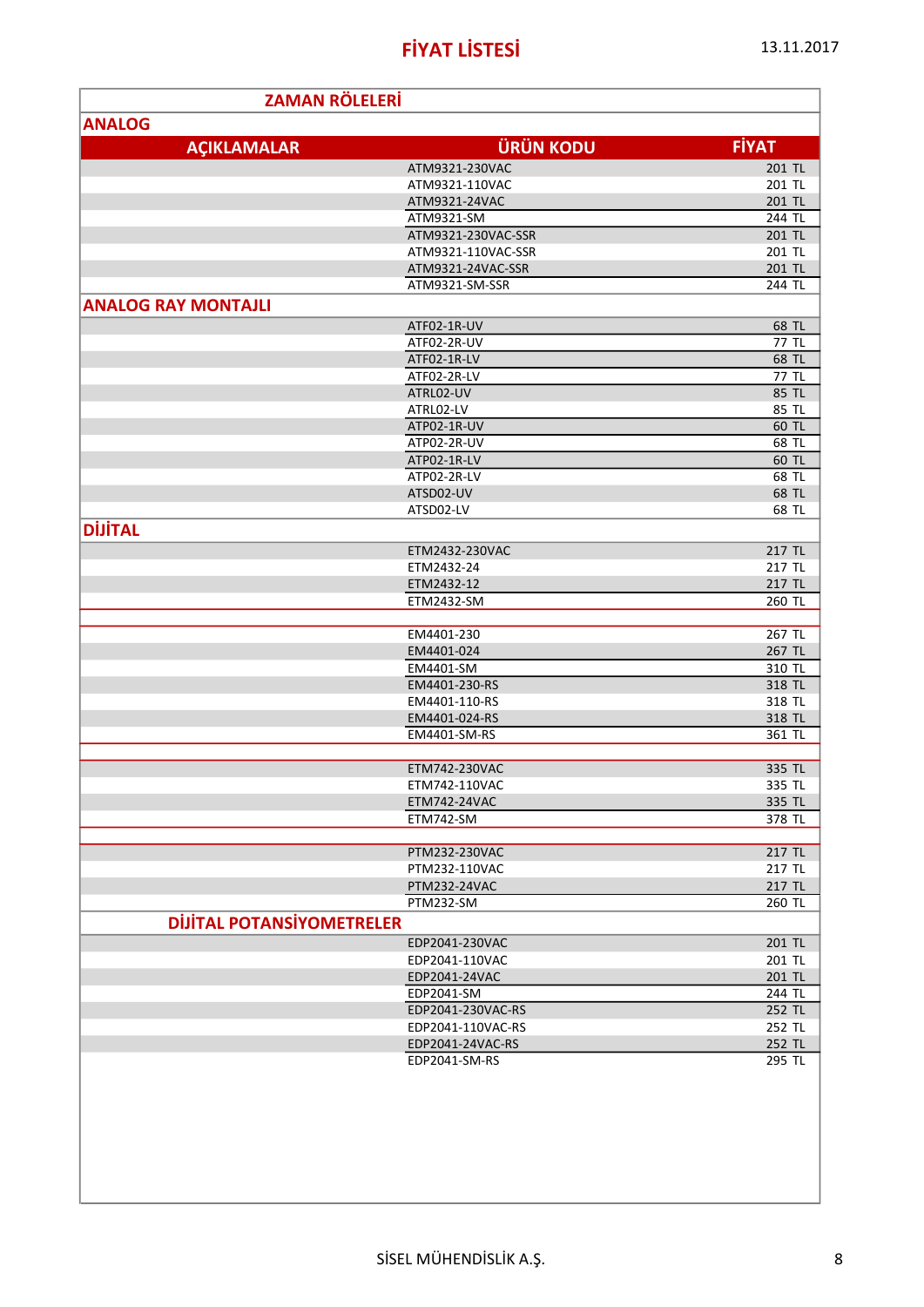| <b>DIJITAL POTANSIYOMETRELER</b> |                            |                  |
|----------------------------------|----------------------------|------------------|
| <b>AÇIKLAMALAR</b>               | <b>ÜRÜN KODU</b>           | <b>FİYAT</b>     |
|                                  | YENİ ÜRÜN EDP7041-230VAC   | 201 TL           |
|                                  | EDP7041-110VAC             | 201 TL           |
|                                  | EDP7041-24VAC              | 201 TL           |
|                                  | EDP7041-SM                 | 244 TL           |
|                                  | EDP7041-230VAC-RS          | 252 TL           |
|                                  | EDP7041-110VAC-RS          | 252 TL           |
|                                  | EDP7041-24VAC-RS           | 252 TL<br>295 TL |
| <b>SOLID STATE RÖLELER</b>       | EDP7041-SM-RS              |                  |
|                                  |                            |                  |
| <b>SIFIR GEÇİŞ</b>               |                            |                  |
| <b>PANO MONTAJLI</b>             |                            |                  |
|                                  | EPDA1-212Z                 | 51 TL            |
|                                  | EPDA1-225Z                 | 61 TL            |
|                                  | EPDA1-240Z<br>EPDA1-425Z   | 77 TL<br>81 TL   |
|                                  | EPDA1-440Z                 | 86 TL            |
|                                  | EPDA1-450Z                 | 92 TL            |
|                                  | EPDA1-470Z                 | 104 TL           |
|                                  | EPDA1-4100Z                | 294 TL           |
|                                  | EPDA1-4120Z                | 345 TL           |
|                                  | EPAA1-212Z                 | 83 TL            |
|                                  | EPAA1-225Z                 | 95 TL            |
|                                  | EPAA1-240Z                 | 109 TL           |
|                                  | EPAA1-425Z<br>EPAA1-440Z   | 114 TL<br>125 TL |
|                                  | EPAA1-450Z                 | 214 TL           |
|                                  | EPAA1-470Z                 | 252 TL           |
|                                  | EPAA1-4100Z                | 320 TL           |
|                                  | EPAA1-4120Z                | 369 TL           |
|                                  | EPDA2-425Z                 | 252 TL           |
|                                  | EPDA2-425Z-T               | 262 TL           |
|                                  | EPDA2-440Z                 | 262 TL           |
|                                  | EPDA2-440Z-T               | 274 TL           |
|                                  | EPDA2-470Z                 | 485 TL           |
|                                  | EPDA2-470Z-T<br>EPAA2-425Z | 503 TL<br>252 TL |
|                                  | EPAA2-425Z-T               | 262 TL           |
|                                  | EPAA2-440Z                 | 262 TL           |
|                                  | EPAA2-440Z-T               | 274 TL           |
|                                  | EPAA2-470Z                 | 485 TL           |
|                                  | EPAA2-470Z-T               | 503 TL           |
|                                  | EPDA3-425Z                 | 317 TL           |
|                                  | EPDA3-425Z-T               | 328 TL           |
|                                  | <b>EPDA3-440Z</b>          | 328 TL           |
|                                  | EPDA3-440Z-T               | 342 TL           |
|                                  | EPDA3-450Z<br>EPDA3-450Z-T | 511 TL<br>528 TL |
|                                  | EPAA3-425Z                 | 317 TL           |
|                                  | EPAA3-425Z-T               | 328 TL           |
|                                  | EPAA3-440Z                 | 328 TL           |
|                                  | EPAA3-440Z-T               | 342 TL           |
|                                  | EPAA3-450Z                 | 511 TL           |
|                                  | EPAA3-450Z-T               | 528 TL           |
| <b>RAY MONTAJLI</b>              |                            |                  |
|                                  | ERDA1-225Z                 | 100 TL           |
|                                  | ERDA1-240Z                 | 117 TL           |
|                                  | ERDA1-425Z                 | 117 TL           |
|                                  | ERDA1-440Z                 | 139 TL           |
|                                  | <b>ERAA1-225Z</b>          | 117 TL           |
|                                  | ERAA1-240Z<br>ERAA1-425Z   | 139 TL           |
|                                  | ERAA1-440Z                 | 139 TL<br>155 TL |
|                                  |                            |                  |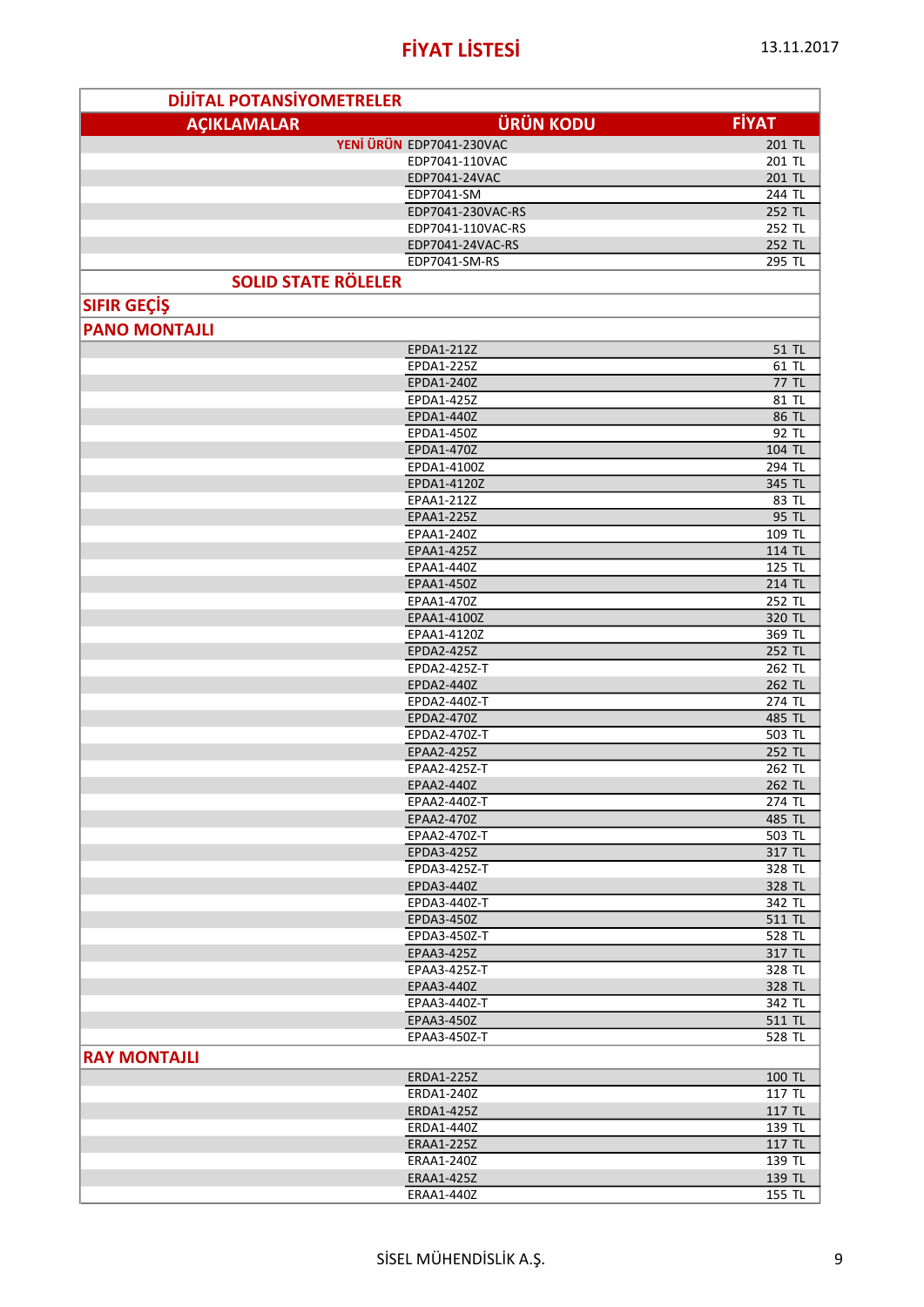ų

| <b>SOLID STATE RÖLELER</b> |                                      |                     |
|----------------------------|--------------------------------------|---------------------|
| <b>SIFIR GEÇİŞ</b>         |                                      |                     |
| <b>RAY MONTAJLI</b>        |                                      |                     |
|                            |                                      |                     |
| <b>AÇIKLAMALAR</b>         | <b>ÜRÜN KODU</b>                     | <b>FİYAT</b>        |
|                            | <b>ERDA2-225Z</b>                    | 235 TL              |
|                            | ERDA2-240Z-F                         | 328 TL              |
|                            | <b>ERDA2-425Z</b>                    | 301 TL              |
|                            | ERDA2-440Z-F                         | $\overline{4}35$ TL |
|                            | <b>ERAA2-225Z</b>                    | 278 TL              |
|                            | <b>ERAA2-240Z-F</b>                  | 368 TL              |
|                            | <b>ERAA2-425Z</b><br>ERAA2-440Z-F    | 342 TL              |
|                            |                                      | 478 TL              |
| <b>FAZ AÇISI</b>           |                                      |                     |
| <b>RAY MONTAJLI</b>        |                                      |                     |
|                            | ERCA1-225PA                          | 199 TL              |
|                            | ERCA1-240PA                          | 217 TL              |
|                            | ERCA1-425PA                          | 250 TL              |
|                            | ERCA1-440PA                          | 278 TL              |
|                            | ERCA1-550PA-F                        | 435 TL              |
|                            | ERCA1-570PA-F                        | 477 TL              |
|                            | ERVA1-240PA                          | 284 TL              |
|                            | ERVA1-440PA                          | 335 TL              |
|                            | ERVA1-550PA-F                        | 435 TL              |
|                            | ERVA1-570PA-F                        | 477 TL              |
|                            | <b>ERPA1-240-F</b><br>ERPA1-240-F-RS | 327 TL<br>420 TL    |
|                            | ERPA1-440-F                          | 368 TL              |
|                            | ERPA1-440-F-RS                       | 461 TL              |
|                            | ERPA1-550-F                          | 477 TL              |
|                            | ERPA1-550-F-RS                       | 570 TL              |
|                            | ERPA1-570-F                          | 737 TL              |
|                            | ERPA1-570-F-RS                       | 830 TL              |
|                            | YENİ ÜRÜN ERFA1-240F                 | 483 TL              |
| <b>DUVAR MONTAJLI</b>      |                                      |                     |
|                            | <b>EPAC-W-230</b>                    | 397 TL              |
|                            | YENİ ÜRÜN EPAC-W-230-F               | 437 TL              |
|                            | YENİ ÜRÜN EPAC-W-230-S               | 437 TL              |
| <b>SOĞUTUCULAR</b>         |                                      |                     |
|                            | ETS-46-62                            | 43 TL               |
|                            | ETS-46-80                            | 51 TL               |
|                            | ETS-46-100                           | 68 TL               |
|                            | ETS-46-100F                          | 117 TL              |
|                            | ETS-62-100                           | 168 TL              |
|                            | ETS-62-100F                          | 252 TL              |
|                            | ETS-99-100                           | 201 TL              |
|                            | ETS-99-100F                          | 276 TL              |
|                            | <b>ÇEVIRICILER</b>                   |                     |
| <b>AKIM</b>                |                                      |                     |
|                            |                                      |                     |
|                            | ECCC-UV                              | 403 TL              |
|                            | $ECCC-LV$                            | 403 TL              |
|                            | ECCC-UV-RSI                          | 503 TL              |
|                            | ECCC-LV-RSI                          | 503 TL              |
| <b>GERİLİM</b>             |                                      |                     |
|                            | ECVC-UV                              | 403 TL              |
|                            | ECVC-LV                              | 403 TL              |
|                            | ECVC-UV-RSI                          | 503 TL              |
|                            | ECVC-LV-RSI                          | 503 TL              |
| <b>SİNYAL</b>              |                                      |                     |
|                            | ECSC-UV                              | 403 TL              |
|                            | ECSC-LV                              | 403 TL              |
|                            | ECSC-UV-AP24                         | 454 TL              |
|                            | ECSC-LV-AP24                         | 454 TL              |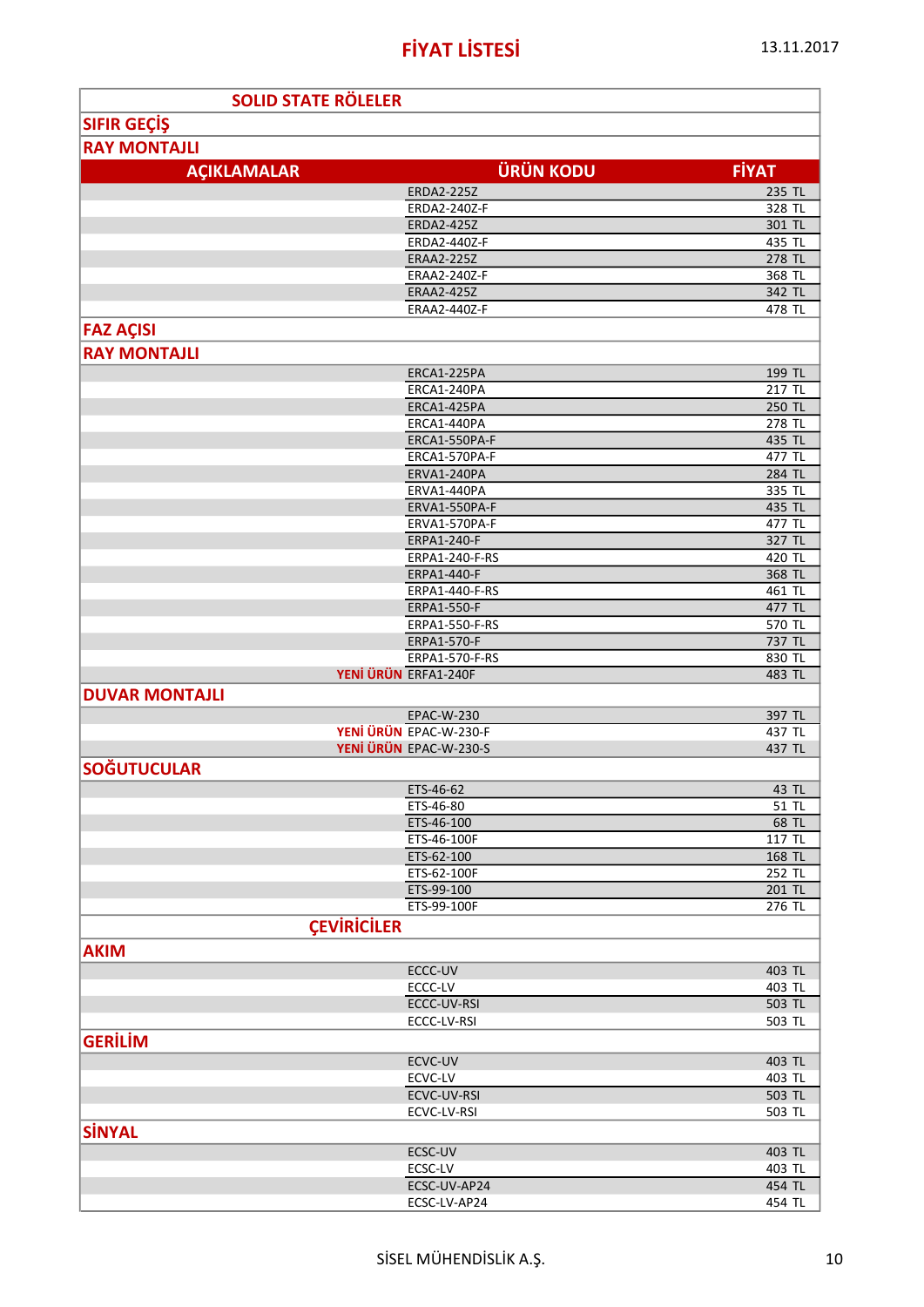|                                                          | <b>ÇEVIRICILER</b> |                                           |                  |
|----------------------------------------------------------|--------------------|-------------------------------------------|------------------|
| <b>SICAKLIK</b>                                          |                    |                                           |                  |
|                                                          |                    |                                           |                  |
| <b>AÇIKLAMALAR</b>                                       |                    | <b>ÜRÜN KODU</b>                          | <b>FİYAT</b>     |
|                                                          |                    | ECTC-UV                                   | 403 TL           |
|                                                          |                    | ECTC-LV                                   | 403 TL           |
|                                                          |                    | ECTC-TR                                   | 284 TL           |
|                                                          |                    | ECTC-TR-I                                 | 452 TL           |
|                                                          |                    | <b>CA02</b>                               | 217 TL           |
|                                                          | <b>GÖSTERGELER</b> |                                           |                  |
| <b>AMPERMETRELER</b>                                     |                    |                                           |                  |
|                                                          |                    |                                           |                  |
|                                                          |                    | EPA242-230VAC                             | 114 TL           |
|                                                          |                    | EPA242-110VAC                             | 114 TL           |
|                                                          |                    | EPA242-24VAC                              | 114 TL           |
|                                                          |                    | EPA242-SM                                 | 157 TL           |
|                                                          |                    | EPA242-R-230VAC                           | 144 TL           |
|                                                          |                    | EPA242-R-110VAC                           | 144 TL           |
|                                                          |                    | EPA242-R-24VAC                            | 144 TL           |
|                                                          |                    | EPA242-R-SM                               | 187 TL           |
|                                                          |                    | EPA242-230VAC-RSI                         | 214 TL           |
|                                                          |                    | EPA242-110VAC-RSI                         | 214 TL           |
|                                                          |                    | EPA242-24VAC-RSI                          | 214 TL           |
|                                                          |                    | EPA242-SM-RSI                             | 257 TL           |
|                                                          |                    | EPA242-R-230VAC-RSI                       | 244 TL           |
|                                                          |                    | EPA242-R-110VAC-RSI<br>EPA242-R-24VAC-RSI | 244 TL<br>244 TL |
|                                                          |                    | EPA242-R-SM-RSI                           | 287 TL           |
| * 0/4-20mA, 0-10V, 1-5V Çıkış Tipli                      |                    | YENİ ÜRÜN EPA242-A-230VAC                 | 144 TL           |
|                                                          |                    | EPA242-A-110VAC                           | 144 TL           |
|                                                          |                    | EPA242-A-24VAC                            | 144 TL           |
|                                                          |                    | EPA242-A-SM                               | 187 TL           |
| * 0/4-20mA, 0-10V, 1-5V Çıkış Tipli                      |                    | YENİ ÜRÜN EPA242-A-230VAC-RSI             | 244 TL           |
|                                                          |                    | EPA242-A-110VAC-RSI                       | 244 TL           |
|                                                          |                    | EPA242-A-24VAC-RSI                        | 244 TL           |
|                                                          |                    | EPA242-A-SM-RSI                           | 287 TL           |
|                                                          |                    |                                           |                  |
|                                                          |                    | EPA242-CT-230VAC                          | 114 TL           |
|                                                          |                    | EPA242-CT-110VAC                          | 114 TL           |
|                                                          |                    | EPA242-CT-24VAC                           | 114 TL           |
|                                                          |                    | EPA242-CT-SM                              | 157 TL           |
|                                                          |                    | EPA242-CT-R-230VAC                        | 144 TL           |
|                                                          |                    | EPA242-CT-R-110VAC                        | 144 TL           |
|                                                          |                    | EPA242-CT-R-24VAC                         | 144 TL           |
|                                                          |                    | EPA242-CT-R-SM                            | 187 TL           |
|                                                          |                    | EPA242-CT-230VAC-RSI                      | 214 TL           |
|                                                          |                    | EPA242-CT-110VAC-RSI                      | 214 TL           |
|                                                          |                    | EPA242-CT-24VAC-RSI                       | 214 TL           |
|                                                          |                    | EPA242-CT-SM-RSI                          | $257$ TL         |
|                                                          |                    | EPA242-CT-R-230VAC-RSI                    | 244 TL           |
|                                                          |                    | EPA242-CT-R-110VAC-RSI                    | 244 TL           |
|                                                          |                    | EPA242-CT-R-24VAC-RSI                     | 244 TL           |
|                                                          |                    | EPA242-CT-R-SM-RSI                        | 287 TL           |
| * 0/4-20mA, 0-10V, 1-5V Çıkış Tipli                      |                    | YENİ ÜRÜN EPA242-CT-A-230VAC              | 144 TL           |
|                                                          |                    | EPA242-CT-A-110VAC                        | 144 TL           |
|                                                          |                    | EPA242-CT-A-24VAC                         | 144 TL           |
|                                                          |                    | EPA242-CT-A-SM                            | 187 TL           |
| * 0/4-20mA, 0-10V, 1-5V Çıkış Tipli                      |                    | YENİ ÜRÜN EPA242-CT-A-230VAC-RSI          | 244 TL           |
|                                                          |                    | EPA242-CT-A-110VAC-RSI                    | 244 TL           |
|                                                          |                    | EPA242-CT-A-24VAC-RSI                     | 244 TL           |
|                                                          |                    | EPA242-CT-A-SM-RSI                        | 287 TL           |
|                                                          |                    |                                           |                  |
| * EPA242-CT modeli için akım trafoları CT30              |                    |                                           | 40 TL            |
| * CT20 veya CT30 akım trafosu ayrıca sipariş edilir CT20 |                    |                                           | 60 TL            |
|                                                          |                    |                                           |                  |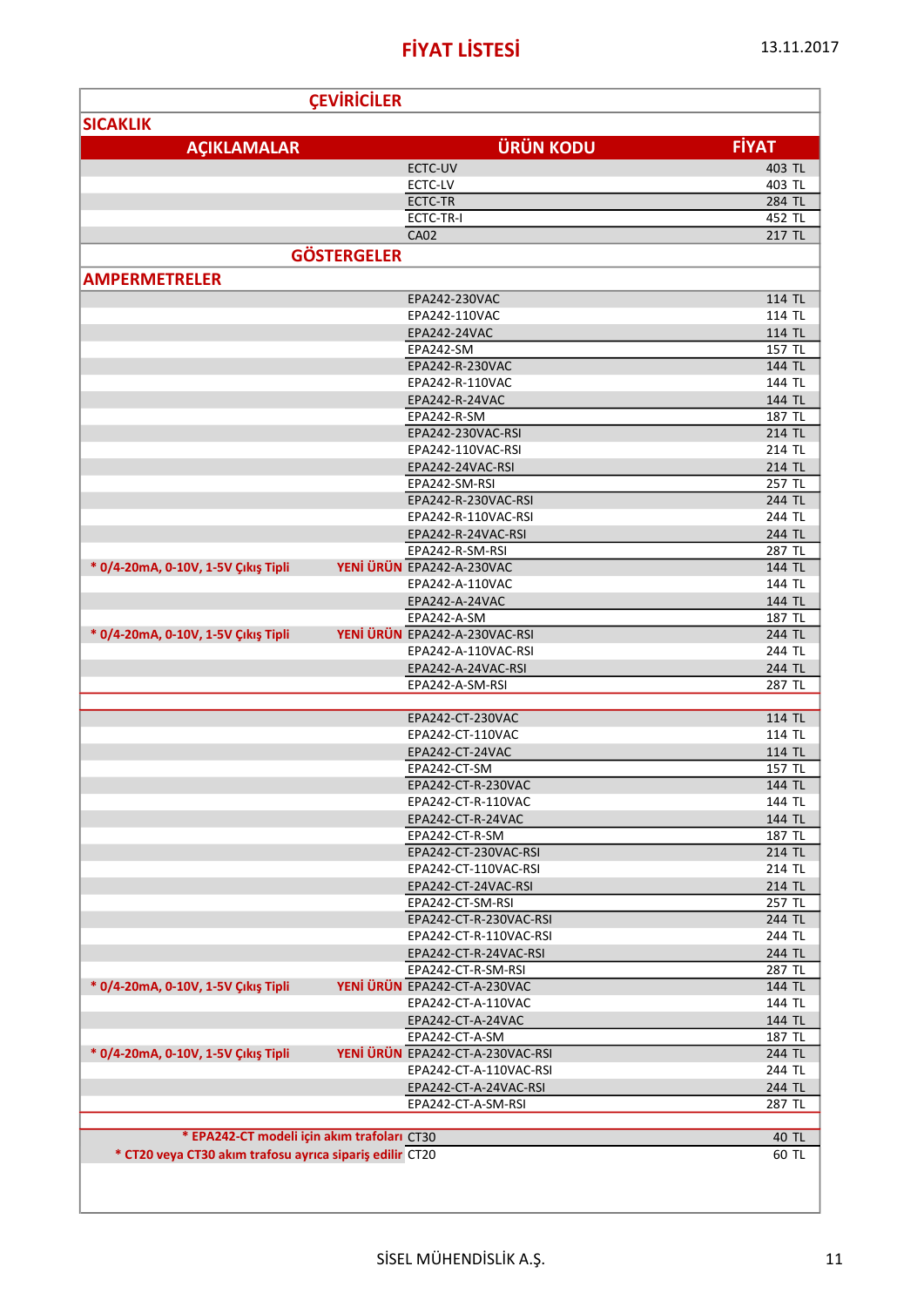| <b>GÖSTERGELER</b>   |                      |              |
|----------------------|----------------------|--------------|
| <b>AMPERMETRELER</b> |                      |              |
|                      |                      |              |
| <b>ACIKLAMALAR</b>   | <b>ÜRÜN KODU</b>     | <b>FİYAT</b> |
|                      | EPA742-230VAC        | 114 TL       |
|                      | EPA742-110VAC        | 114 TL       |
|                      | EPA742-24VAC         | 114 TL       |
|                      | EPA742-SM            | 157 TL       |
|                      | EPA742-R-230VAC      | 144 TL       |
|                      | EPA742-R-110VAC      | 144 TL       |
|                      | EPA742-R-24VAC       | 144 TL       |
|                      | EPA742-R-SM          | 187 TL       |
|                      | EPA742-230VAC-RSI    | 214 TL       |
|                      | EPA742-110VAC-RSI    | 214 TL       |
|                      | EPA742-24VAC-RSI     | 214 TL       |
|                      | EPA742-SM-RSI        | 257 TL       |
|                      | EPA742-R-230VAC-RSI  | 244 TL       |
|                      | EPA742-R-110VAC-RSI  | 244 TL       |
|                      | EPA742-R-24VAC-RSI   | 244 TL       |
|                      | EPA742-R-SM-RSI      | 287 TL       |
|                      |                      |              |
|                      | EPA542-230VAC        | 162 TL       |
|                      | EPA542-110VAC        | 162 TL       |
|                      | EPA542-24VAC         | 162 TL       |
|                      | EPA542-SM            | 205 TL       |
|                      | EPA542-R-230VAC      | 174 TL       |
|                      | EPA542-R-110VAC      | 174 TL       |
|                      | EPA542-R-24VAC       | 174 TL       |
|                      | EPA542-R-SM          | 217 TL       |
|                      | EPA542-230VAC-RSI    | 262 TL       |
|                      | EPA542-110VAC-RSI    | 262 TL       |
|                      | EPA542-24VAC-RSI     | 262 TL       |
|                      | EPA542-SM-RSI        | $305$ TL     |
|                      | EPA542-R-230VAC-RSI  | 274 TL       |
|                      | EPA542-R-110VAC-RSI  | 274 TL       |
|                      | EPA542-R-24VAC-RSI   | 274 TL       |
|                      | EPA542-R-SM-RSI      | 317 TL       |
|                      |                      |              |
|                      | EPA942-230VAC        | 114 TL       |
|                      | EPA942-110VAC        | 114 TL       |
|                      | <b>EPA942-24VAC</b>  | 114 TL       |
|                      | EPA942-SM            | 157 TL       |
|                      | EPA942-R-230VAC      | 144 TL       |
|                      | EPA942-R-110VAC      | 144 TL       |
|                      | EPA942-R-24VAC       | 144 TL       |
|                      | EPA942-R-SM          | 187 TL       |
|                      | EPA942-2R-230VAC     | 175 TL       |
|                      | EPA942-2R-110VAC     | 175 TL       |
|                      | EPA942-2R-24VAC      | 175 TL       |
|                      | EPA942-2R-SM         | 218 TL       |
|                      | EPA942-230VAC-RSI    | 214 TL       |
|                      | EPA942-110VAC-RSI    | 214 TL       |
|                      | EPA942-24VAC-RSI     | 214 TL       |
|                      | EPA942-SM-RSI        | 257 TL       |
|                      | EPA942-R-230VAC-RSI  | 244 TL       |
|                      | EPA942-R-110VAC-RSI  | 244 TL       |
|                      | EPA942-R-24VAC-RSI   | 244 TL       |
|                      | EPA942-R-SM-RSI      | 287 TL       |
|                      | EPA942-2R-230VAC-RSI | 275 TL       |
|                      | EPA942-2R-110VAC-RSI | 275 TL       |
|                      |                      |              |
|                      | EPA942-2R-24VAC-RSI  | 275 TL       |
|                      | EPA942-2R-SM-RSI     | 318 TL       |
|                      |                      |              |
|                      |                      |              |
|                      |                      |              |
|                      |                      |              |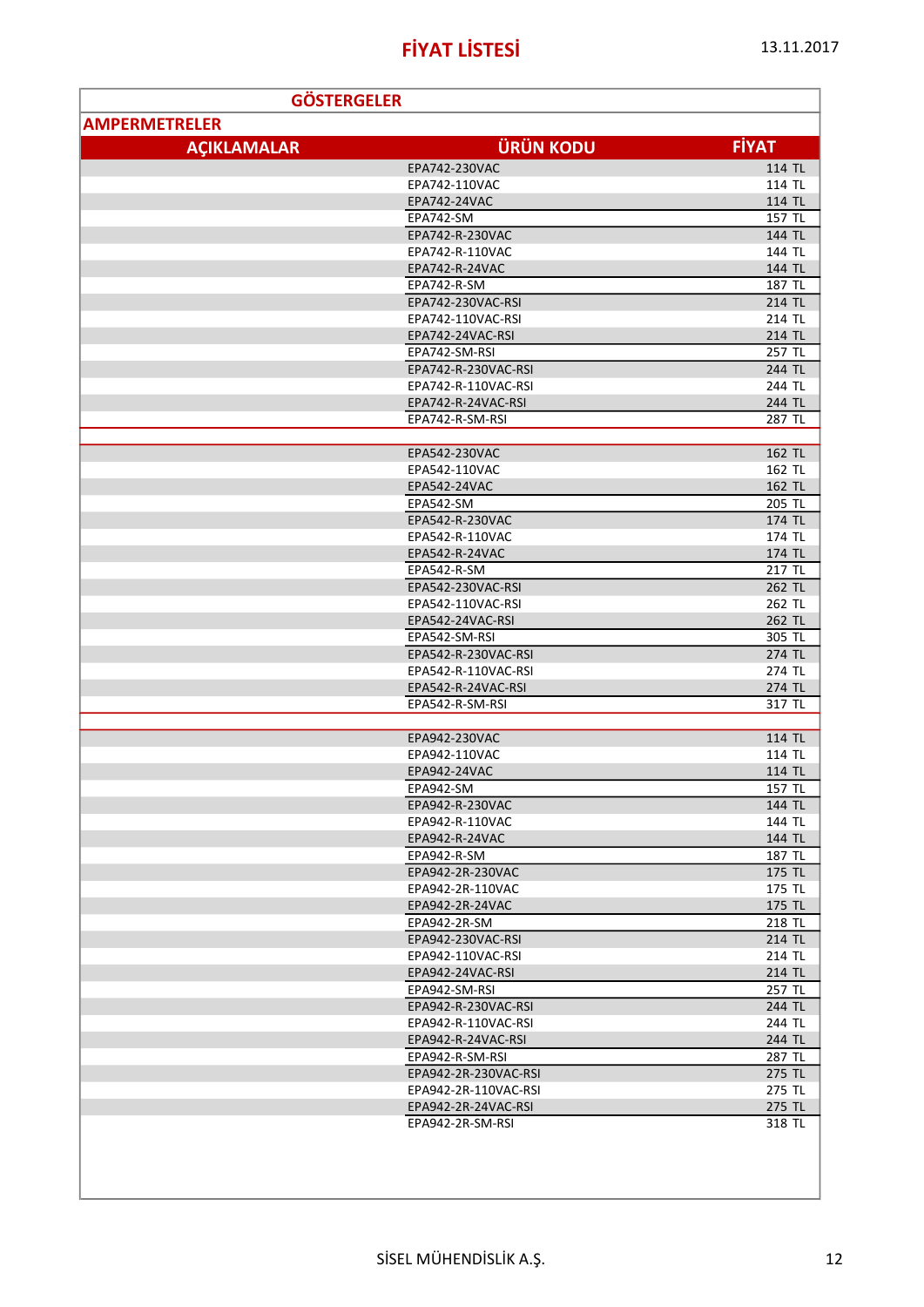| <b>GÖSTERGELER</b>  |                     |              |
|---------------------|---------------------|--------------|
| <b>VOLTMETRELER</b> |                     |              |
|                     |                     |              |
| <b>AÇIKLAMALAR</b>  | <b>ÜRÜN KODU</b>    | <b>FİYAT</b> |
|                     | EPV242-230VAC       | 114 TL       |
|                     | EPV242-110VAC       | 114 TL       |
|                     | EPV242-24VAC        | 114 TL       |
|                     | EPV242-SM           | 157 TL       |
|                     | EPV242-R-230VAC     | 144 TL       |
|                     | EPV242-R-110VAC     | 144 TL       |
|                     | EPV242-R-24VAC      | 144 TL       |
|                     | EPV242-R-SM         | 187 TL       |
|                     | EPV242-230VAC-RSI   | 214 TL       |
|                     | EPV242-110VAC-RSI   | 214 TL       |
|                     | EPV242-24VAC-RSI    | 214 TL       |
|                     | EPV242-SM-RSI       | 257 TL       |
|                     | EPV242-R-230VAC-RSI | 244 TL       |
|                     | EPV242-R-110VAC-RSI | 244 TL       |
|                     | EPV242-R-24VAC-RSI  | 244 TL       |
|                     | EPV242-R-SM-RSI     | 287 TL       |
|                     |                     |              |
|                     | EPV742-230VAC       | 114 TL       |
|                     | EPV742-110VAC       | 114 TL       |
|                     | <b>EPV742-24VAC</b> | 114 TL       |
|                     | EPV742-SM           | 157 TL       |
|                     | EPV742-R-230VAC     | 144 TL       |
|                     | EPV742-R-110VAC     | 144 TL       |
|                     | EPV742-R-24VAC      | 144 TL       |
|                     | EPV742-R-SM         | 187 TL       |
|                     | EPV742-230VAC-RSI   | 214 TL       |
|                     | EPV742-110VAC-RSI   | 214 TL       |
|                     | EPV742-24VAC-RSI    | 214 TL       |
|                     | EPV742-SM-RSI       | 257 TL       |
|                     | EPV742-R-230VAC-RSI | 244 TL       |
|                     | EPV742-R-110VAC-RSI | 244 TL       |
|                     | EPV742-R-24VAC-RSI  | 244 TL       |
|                     | EPV742-R-SM-RSI     | 287 TL       |
|                     |                     |              |
|                     | EPV542-230VAC       | 162 TL       |
|                     | EPV542-110VAC       | 162 TL       |
|                     | EPV542-24VAC        | 162 TL       |
|                     | EPV542-SM           | 205 TL       |
|                     | EPV542-R-230VAC     | 174 TL       |
|                     | EPV542-R-110VAC     | 174 TL       |
|                     | EPV542-R-24VAC      | 174 TL       |
|                     | EPV542-R-SM         | 217 TL       |
|                     | EPV542-230VAC-RSI   | 262 TL       |
|                     | EPV542-110VAC-RSI   | 262 TL       |
|                     | EPV542-24VAC-RSI    | 262 TL       |
|                     | EPV542-SM-RSI       | 305 TL       |
|                     | EPV542-R-230VAC-RSI | 274 TL       |
|                     | EPV542-R-110VAC-RSI | 274 TL       |
|                     | EPV542-R-24VAC-RSI  | 274 TL       |
|                     | EPV542-R-SM-RSI     | 317 TL       |
|                     |                     |              |
|                     | EPV942-230VAC       | 114 TL       |
|                     | EPV942-110VAC       | 114 TL       |
|                     | EPV942-24VAC        | 114 TL       |
|                     | EPV942-SM           | 157 TL       |
|                     | EPV942-R-230VAC     | 144 TL       |
|                     | EPV942-R-110VAC     | 144 TL       |
|                     | EPV942-R-24VAC      | 144 TL       |
|                     | EPV942-R-SM         | 187 TL       |
|                     | EPV942-2R-230VAC    | 175 TL       |
|                     | EPV942-2R-110VAC    | 175 TL       |
|                     | EPV942-2R-24VAC     | 175 TL       |
|                     | EPV942-2R-SM        | 218 TL       |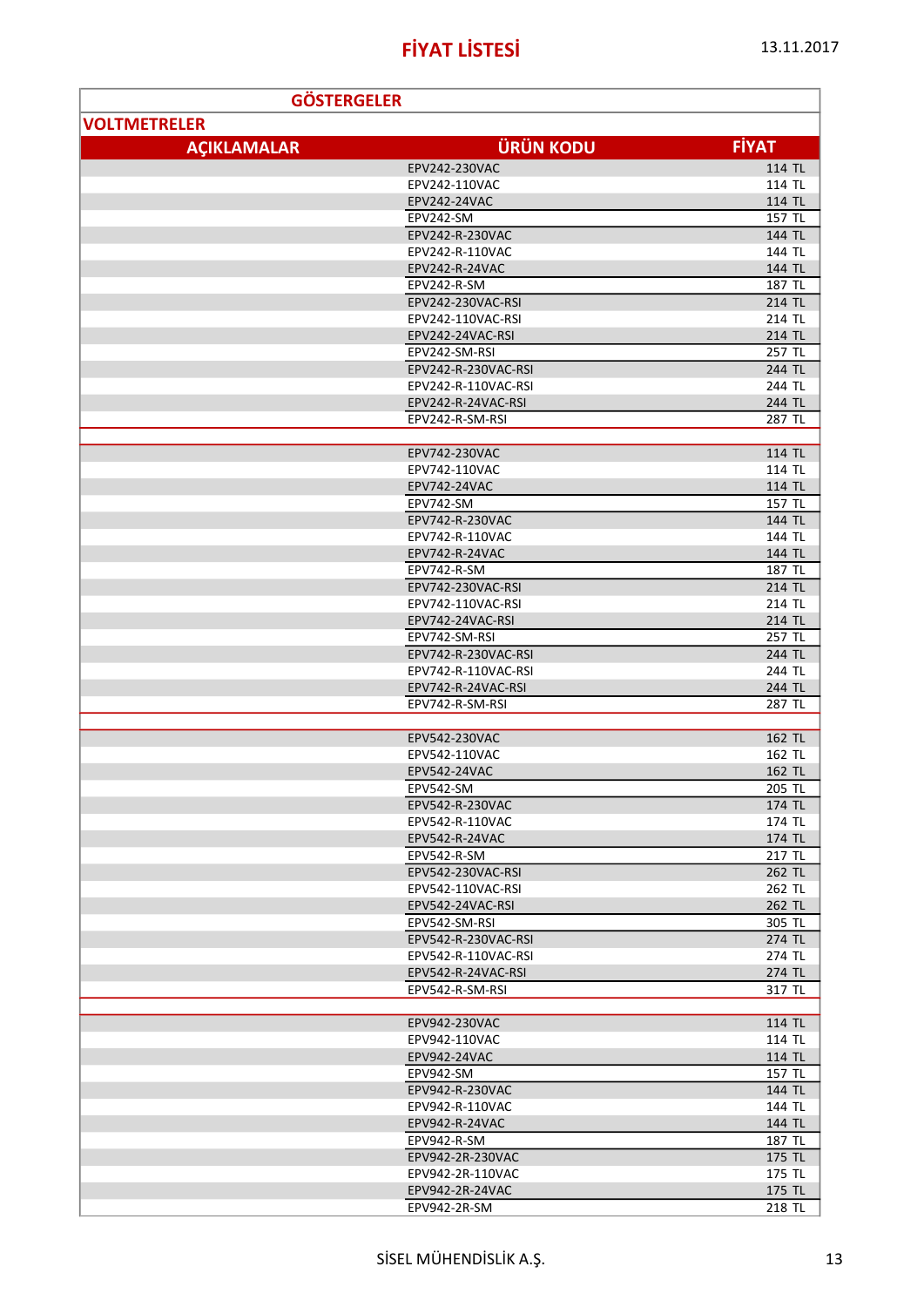| <b>GÖSTERGELER</b>                                          |                                     |                  |
|-------------------------------------------------------------|-------------------------------------|------------------|
| <b>VOLTMETRELER</b>                                         |                                     |                  |
| <b>AÇIKLAMALAR</b>                                          | <b>ÜRÜN KODU</b>                    | <b>FİYAT</b>     |
|                                                             | EPV942-230VAC-RSI                   | 214 TL           |
|                                                             | EPV942-110VAC-RSI                   | 214 TL           |
|                                                             | EPV942-24VAC-RSI                    | 214 TL           |
|                                                             | EPV942-SM-RSI                       | 257 TL           |
|                                                             | EPV942-R-230VAC-RSI                 | 244 TL           |
|                                                             | EPV942-R-110VAC-RSI                 | 244 TL           |
|                                                             | EPV942-R-24VAC-RSI                  | 244 TL           |
|                                                             | EPV942-R-SM-RSI                     | 287 TL           |
|                                                             | EPV942-2R-230VAC-RSI                | 275 TL           |
|                                                             | EPV942-2R-110VAC-RSI                | 275 TL           |
|                                                             | EPV942-2R-24VAC-RSI                 | 275 TL           |
|                                                             | EPV942-2R-SM-RSI                    | 318 TL           |
|                                                             | <b>GÖSTERGELER</b>                  |                  |
| <b>PROSES</b>                                               |                                     |                  |
| * Programlanabilir Modbus Master Gösterge YENİ ÜRÜN EMM9510 |                                     | 690 TL           |
|                                                             | EI2041-230                          | 220 TL           |
|                                                             | EI2041-110                          | 220 TL           |
|                                                             | EI2041-024                          | 220 TL           |
|                                                             | EI2041-SM                           | 263 TL           |
|                                                             | EI2041-xxx-12                       | 271 TL           |
|                                                             | EI2041-xxx-08                       | 271 TL           |
|                                                             | EI2041-xxx-05                       | 271 TL           |
|                                                             | EI2041-SM-12                        | 314 TL           |
|                                                             | EI2041-SM-08                        | 314 TL           |
|                                                             | EI2041-SM-05                        | 314 TL           |
|                                                             | EI2041-230-2R<br>EI2041-110-2R      | 262 TL<br>262 TL |
|                                                             | EI2041-024-2R                       | 262 TL           |
|                                                             | EI2041-SM-2R                        | 305 TL           |
|                                                             | EI2041-xxx-2R-12                    | 313 TL           |
|                                                             | EI2041-xxx-2R-08                    | 313 TL           |
|                                                             | EI2041-xxx-2R-05                    | 313 TL           |
|                                                             | EI2041-SM-2R-12                     | 356 TL           |
|                                                             | EI2041-SM-2R-08                     | 356 TL           |
|                                                             | EI2041-SM-2R-05                     | 356 TL           |
|                                                             | EI2041-230-RS                       | 271 TL           |
|                                                             | F12041-110-RS                       | 271 TL           |
|                                                             | EI2041-024-RS                       | 271 TL           |
|                                                             | EI2041-SM-RS                        | 314 TL           |
|                                                             | EI2041-xxx-12-RS                    | 322 TL           |
|                                                             | EI2041-xxx-08-RS                    | 322 TL           |
|                                                             | EI2041-xxx-05-RS                    | 322 TL           |
|                                                             | EI2041-SM-12-RS                     | 365 TL           |
|                                                             | EI2041-SM-08-RS                     | 365 TL           |
|                                                             | EI2041-SM-05-RS<br>EI2041-230-2R-RS | 365 TL<br>313 TL |
|                                                             | EI2041-110-2R-RS                    | 313 TL           |
|                                                             | EI2041-024-2R-RS                    | 313 TL           |
|                                                             | EI2041-SM-2R-RS                     | 356 TL           |
|                                                             | EI2041-xxx-2R-12-RS                 | 364 TL           |
|                                                             | EI2041-xxx-2R-08-RS                 | 364 TL           |
|                                                             | EI2041-xxx-2R-05-RS                 | 364 TL           |
|                                                             | EI2041-SM-2R-12-RS                  | 407 TL           |
|                                                             | EI2041-SM-2R-08-RS                  | 407 TL           |
|                                                             | EI2041-SM-2R-05-RS                  | 407 TL           |
|                                                             |                                     |                  |
|                                                             |                                     |                  |
|                                                             |                                     |                  |
|                                                             |                                     |                  |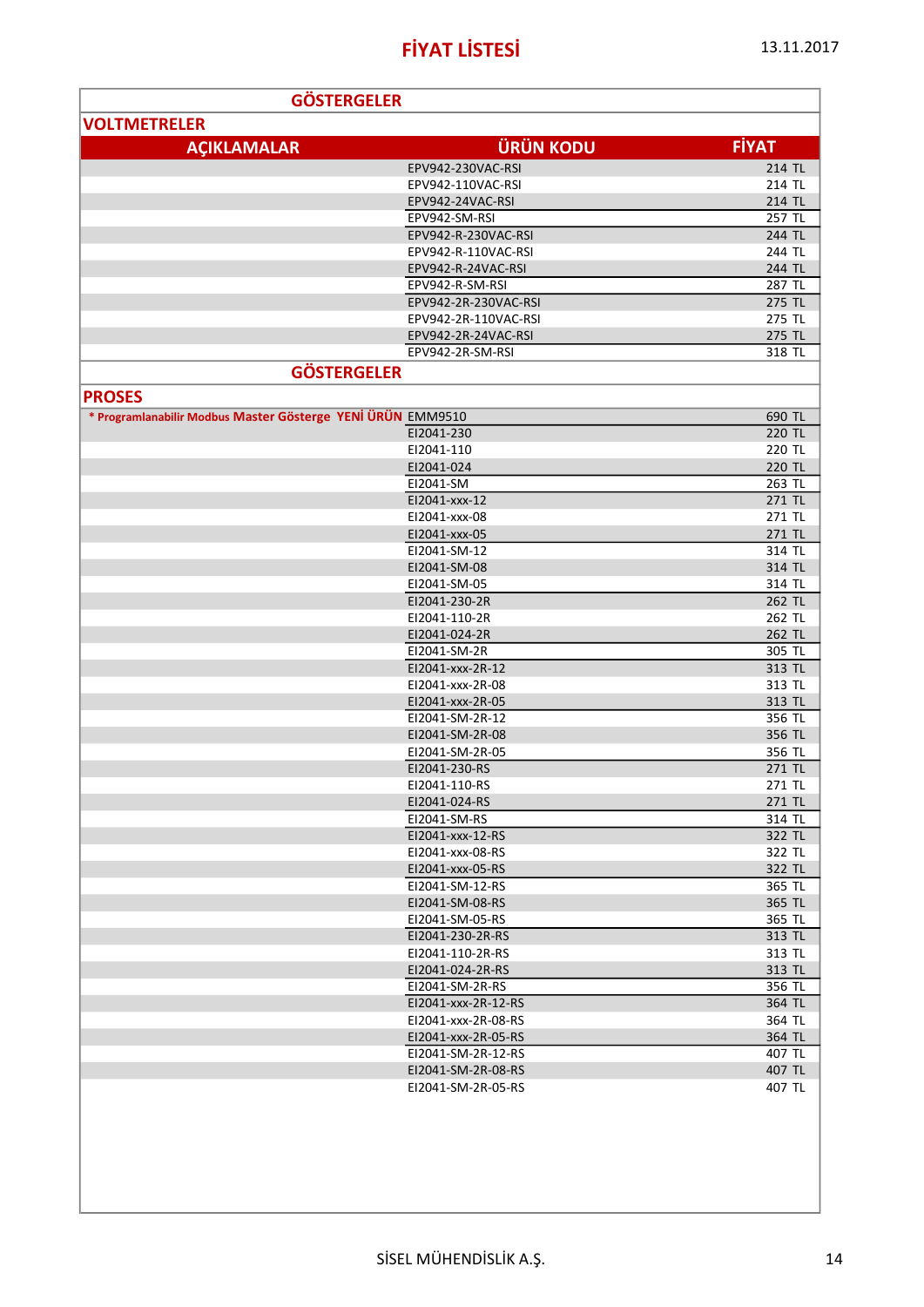| <b>GÖSTERGELER</b>     |                               |                  |
|------------------------|-------------------------------|------------------|
| <b>PROSES</b>          |                               |                  |
|                        | <b>ÜRÜN KODU</b>              | <b>FİYAT</b>     |
| <b>AÇIKLAMALAR</b>     |                               |                  |
|                        | EI7041-230                    | 276 TL           |
|                        | EI7041-110                    | 276 TL           |
|                        | EI7041-024<br>EI7041-SM       | 276 TL<br>319 TL |
|                        | E17041-xxx-12                 | 327 TL           |
|                        | E17041-xxx-08                 | 327 TL           |
|                        | E17041-xxx-05                 | 327 TL           |
|                        | EI7041-SM-12                  | 370 TL           |
|                        | EI7041-SM-08                  | 370 TL           |
|                        | EI7041-SM-05                  | 370 TL           |
|                        | EI7041-230-2R                 | 319 TL           |
|                        | EI7041-110-2R                 | 319 TL           |
|                        | EI7041-024-2R                 | 319 TL           |
|                        | E17041-SM-2R                  | 362 TL           |
|                        | E17041-xxx-2R-12              | 370 TL           |
|                        | EI7041-xxx-2R-08              | 370 TL           |
|                        | E17041-xxx-2R-05              | 370 TL           |
|                        | EI7041-SM-2R-12               | 413 TL           |
|                        | E17041-SM-2R-08               | 413 TL           |
|                        | EI7041-SM-2R-05               | 413 TL           |
|                        | EI7041-230-RS                 | 327 TL           |
|                        | EI7041-110-RS                 | 327 TL           |
|                        | EI7041-024-RS<br>E17041-SM-RS | 327 TL<br>370 TL |
|                        | E17041-xxx-12-RS              | 378 TL           |
|                        | E17041-xxx-08-RS              | 378 TL           |
|                        | E17041-xxx-05-RS              | 378 TL           |
|                        | EI7041-SM-12-RS               | 421 TL           |
|                        | E17041-SM-08-RS               | 421 TL           |
|                        | EI7041-SM-05-RS               | 421 TL           |
|                        | E17041-230-2R-RS              | 370 TL           |
|                        | E17041-110-2R-RS              | 370 TL           |
|                        | EI7041-024-2R-RS              | 370 TL           |
|                        | EI7041-SM-2R-RS               | 413 TL           |
|                        | E17041-xxx-2R-12-RS           | 421 TL           |
|                        | E17041-xxx-2R-08-RS           | 421 TL           |
|                        | EI7041-xxx-2R-05-RS           | 421 TL           |
|                        | E17041-SM-2R-12-RS            | 464 TL           |
|                        | EI7041-SM-2R-08-RS            | 464 TL           |
|                        | EI7041-SM-2R-05-RS            | 464 TL           |
| <b>SICAKLIK</b>        |                               |                  |
|                        | EI2410-230                    | 102 TL           |
|                        | EI2410-110                    | 102 TL           |
|                        | EI2410-024                    | 102 TL           |
|                        | EI2410-012                    | 102 TL           |
|                        |                               |                  |
|                        | ETI741-230VAC                 | 239 TL           |
|                        | ETI741-110VAC                 | 239 TL           |
|                        | ETI741-24VAC<br>ETI741-SM     | 239 TL<br>282 TL |
|                        |                               |                  |
| <b>KORUMA RÖLELERİ</b> |                               |                  |
| * Gerilim EPVR02       |                               | 83 TL            |
|                        |                               |                  |
|                        | * Motor EPMR02-N-P            | 55 TL            |
|                        | EPMR02-N-F                    | 60 TL            |
|                        | EPMR02-N-V                    | 77 TL            |
|                        | EPMR02-N-A                    | 83 TL            |
|                        | * Akim EPCR02                 | 83 TL            |
|                        |                               |                  |
|                        |                               |                  |
|                        |                               |                  |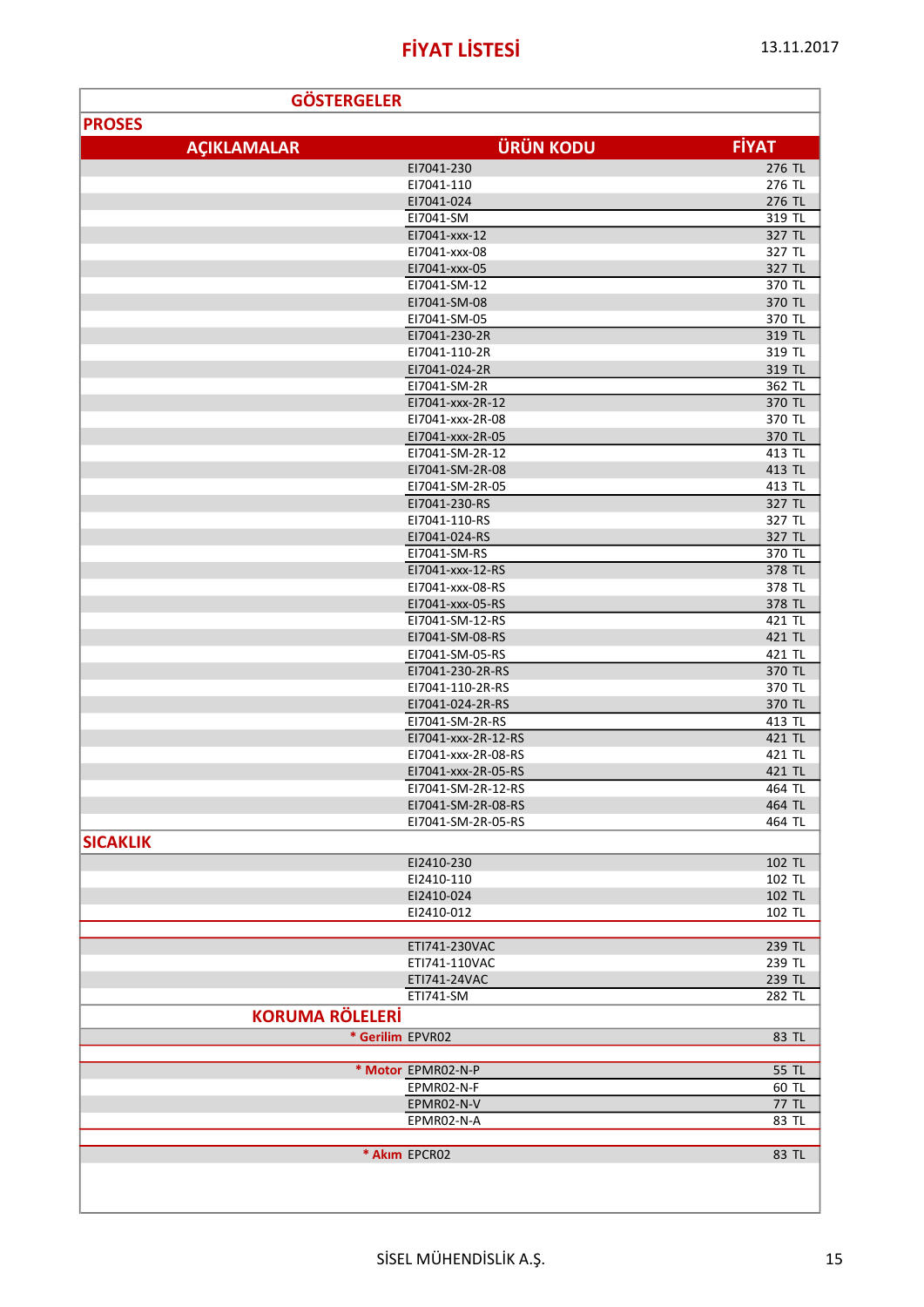| ÖZEL AMAÇLI KONTROL CİHAZLARI                                  |                                |                  |
|----------------------------------------------------------------|--------------------------------|------------------|
| <b>AÇIKLAMALAR</b>                                             | <b>ÜRÜN KODU</b>               | <b>FIYAT</b>     |
| * Araç üstü klima kontrol cihazı ET1413-NTC-230VAC             |                                | 184 TL           |
|                                                                | ET1413-NTC-24                  | 184 TL           |
|                                                                | ET1413-NTC-12                  | 184 TL           |
| * Araç üstü klima kontrol cihazı ET1413A-NTC-230VAC            |                                | 184 TL           |
|                                                                | ET1413A-NTC-24                 | 184 TL           |
|                                                                | ET1413A-NTC-12                 | 184 TL           |
| * Radyatör kontrol Cihazı ET1413R-NTC-230VAC                   | ET1413R-NTC-24                 | 184 TL<br>184 TL |
|                                                                | ET1413R-NTC-12                 | 184 TL           |
| * NTC girişli diferansiyel kontrol cihazı ETDC2422-230         |                                | 183 TL           |
|                                                                | ETDC2422-24                    | 183 TL           |
|                                                                | ETDC2422-12                    | 183 TL           |
|                                                                | ETDC2422-SM                    | 226 TL           |
| * Analog girişili diferansiyel kontrol cihazı EID7422-230      |                                | 291 TL           |
|                                                                | EID7422-SM                     | 334 TL           |
| * Kuluçka kontrol cihazı ET2413K-230                           |                                | 184 TL           |
|                                                                | ET2413K-24                     | 184 TL           |
|                                                                | ET2413K-12                     | 184 TL           |
|                                                                | ET2413K-230-RS                 | 235 TL           |
|                                                                | ET2413K-24-RS<br>ET2413K-12-RS | 235 TL           |
| * Süt tankı kontrol cihazı EMTC2412-230                        |                                | 235 TL<br>235 TL |
|                                                                | EMTC2412-24                    | 235 TL           |
|                                                                | EMTC2412-12                    | 235 TL           |
|                                                                | EMTC2412-230-RS                | 286 TL           |
|                                                                | EMTC2412-24-RS                 | 286 TL           |
|                                                                | EMTC2412-12-RS                 | 286 TL           |
| * Bulaşık makinası zaman rölesi ATDW02-2R-UV                   |                                | 132 TL           |
| * 3 NTC Girişli, 2 Çıkışlı Soğutma Kontrol Cihazı ET2432-230-R |                                | 217 TL           |
| * Akim kontrol cihazi ECC731-230VAC                            |                                | 311 TL           |
| <b>SICAKLIK SENSÖRLERİ</b>                                     |                                |                  |
| <b>NTC PROB</b>                                                |                                |                  |
|                                                                | NTC-APT-1.5T                   | 21 TL            |
|                                                                | NTC-APP-1.5P                   | 32 TL            |
|                                                                | NTC-APS-1.5S                   | 35 TL            |
|                                                                | NTC-LPS-1.5S                   | 53 TL            |
| <b>PT-100</b>                                                  |                                |                  |
|                                                                | EP0630-1Ç                      | $25$ USD         |
|                                                                | EP0630-2Ç                      | 30 USD           |
|                                                                | EP0630-3Ç                      | 34 USD           |
|                                                                | EP0630-4Ç                      | 38 USD           |
|                                                                | EP0630-5Ç<br>EP0812-1C         | 42 USD<br>25 USD |
|                                                                | EP0812-2C                      | 30 USD           |
|                                                                | EP0812-3C                      | 34 USD           |
|                                                                | EP0812-4Ç                      | 38 USD           |
|                                                                | EP0812-5Ç                      | 42 USD           |
|                                                                |                                |                  |
|                                                                | EP02-1K08-10Ü                  | 62 USD           |
|                                                                | EP02-1K08-15Ü                  | 64 USD           |
|                                                                | EP02-1K08-25Ü                  | <b>71 USD</b>    |
|                                                                | EP02-1K08-35Ü                  | <b>76 USD</b>    |
|                                                                | EP02-1K08-50Ü<br>EP02-1K08-70Ü | 82 USD<br>95 USD |
|                                                                | EP02-2K08-10                   | <b>71 USD</b>    |
|                                                                | EP02-2K08-15                   | 73 USD           |
|                                                                | EP02-2K08-25                   | 80 USD           |
|                                                                | EP02-2K08-35                   | 85 USD           |
|                                                                | EP02-2K08-50                   | 91 USD           |
|                                                                | EP02-2K08-70                   | 100 USD          |
|                                                                |                                |                  |